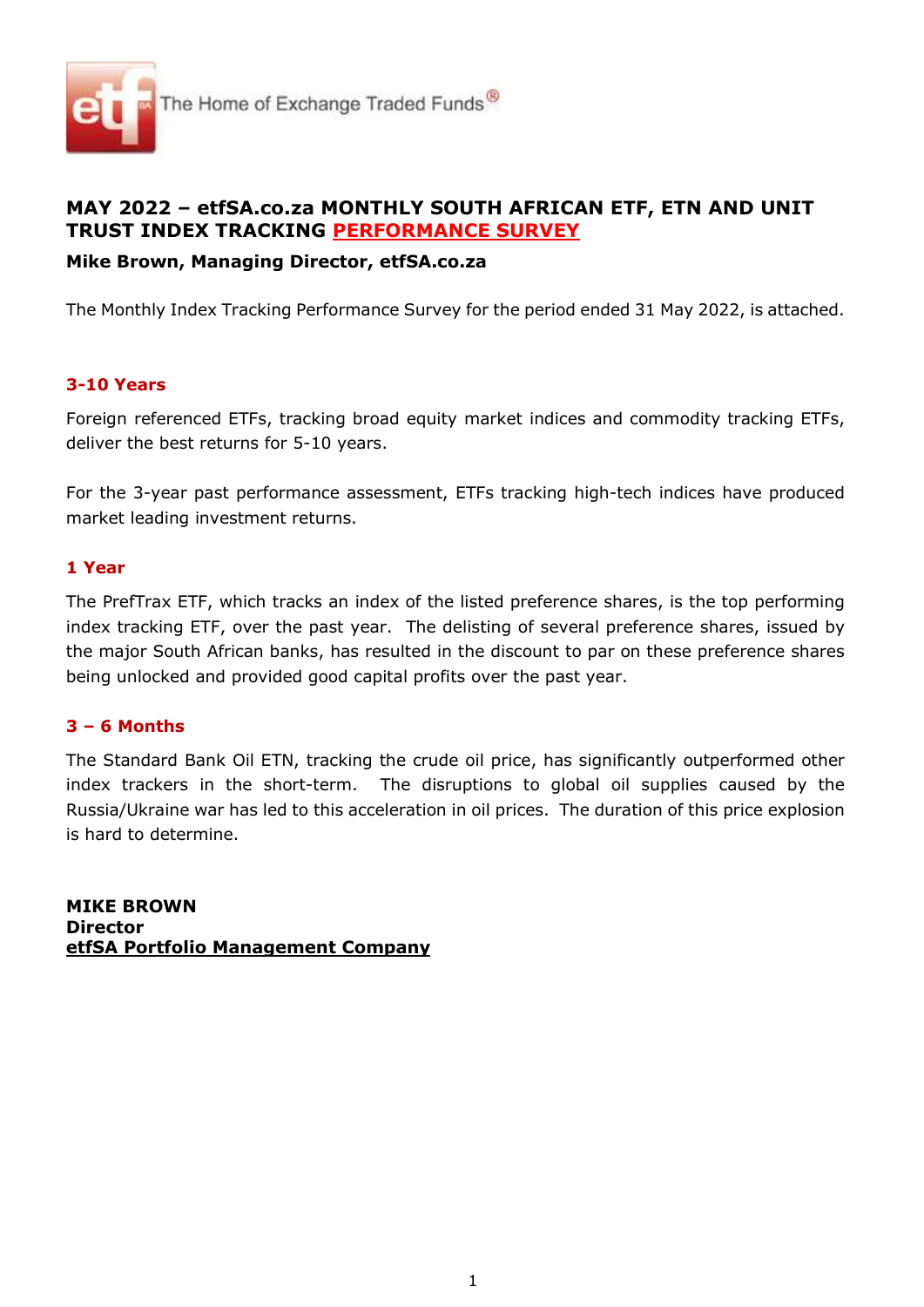#### **SUMMARY**

The Survey measures total investment returns for all 170 JSE listed ETFs/ETNs, and 31 index tracking unit trusts for periods of one month to ten years. The summary table of the best performing passive index tracking products is shown on page 2. The total return performance of each Domestic Exchange Traded Fund is shown on pages 3-5; Foreign Exchange Traded Funds on pages 6-8; Commodity ETFs & ETNs on page 8; Single Stock plus Actively Managed and Index Tracking ETNS on pages 9-12; and Index Tracking Unit Trusts on pages 13-15.

#### Summary Table

| etfSA.co.za Monthly Performance Survey                       |             |                          |                                                                                                                      |             |                          |  |  |  |  |  |  |
|--------------------------------------------------------------|-------------|--------------------------|----------------------------------------------------------------------------------------------------------------------|-------------|--------------------------|--|--|--|--|--|--|
|                                                              |             |                          | <b>Best Performing Index Tracker Funds for period ended 31 May 2022</b>                                              |             |                          |  |  |  |  |  |  |
|                                                              |             |                          | (Total Return % Performance*)                                                                                        |             |                          |  |  |  |  |  |  |
| <b>Fund Name</b>                                             | <b>Type</b> | 10 Years<br>(p.a.)       | <b>Fund Name</b>                                                                                                     | <b>Type</b> | <b>5 Years</b><br>(p.a.) |  |  |  |  |  |  |
| Sygnia Itrix MSCI USA                                        | <b>ETF</b>  | 20,22%                   | 1nvest Rhodium                                                                                                       | <b>ETF</b>  | 79,33%                   |  |  |  |  |  |  |
| Sygnia/Itrix MSCI World                                      | <b>ETF</b>  | 17,68%                   | Satrix RESI 10                                                                                                       | <b>ETF</b>  | 24,13%                   |  |  |  |  |  |  |
| Sygnia Itrix Eurostoxx 50                                    | <b>ETF</b>  | 13,71%                   | NewGold Palladium                                                                                                    | <b>ETF</b>  | 23,77%                   |  |  |  |  |  |  |
| Sygnia Itrix MSCI Japan                                      | <b>ETF</b>  | 13,02%                   | 1nvest Palladium                                                                                                     | <b>ETF</b>  | 23,17%                   |  |  |  |  |  |  |
| Sygnia Itrix FTSE 100                                        | ETF         | 12,14%                   | CoreShares S&P 500                                                                                                   | <b>ETF</b>  | 16,27%                   |  |  |  |  |  |  |
| FNB Top 40                                                   | <b>ETF</b>  | 11,50%                   | Sygnia Itrix MSCI USA                                                                                                | ETF         | 16,07%                   |  |  |  |  |  |  |
|                                                              |             | <b>3 Years</b><br>(p.a.) |                                                                                                                      |             | 1 Year                   |  |  |  |  |  |  |
| <b>1nvest Rhodium</b>                                        | <b>ETF</b>  | 79,96%                   | CoreShares PrefTrax                                                                                                  | <b>ETF</b>  | 39,15%                   |  |  |  |  |  |  |
| 1nvest S&P Info Tech                                         | <b>ETF</b>  | 27,60%                   | <b>1nvest Rhodium</b>                                                                                                | ETF         | 35,64%                   |  |  |  |  |  |  |
| 1nvest S&P Info Tech Feeder                                  | Unit T      | 26,88%                   | Satrix FINI 15                                                                                                       | <b>ETF</b>  | 31,02%                   |  |  |  |  |  |  |
| Satrix RESI 10                                               | <b>ETF</b>  | 24,13%                   | Satrix Dividend Index Fund                                                                                           | Unit T      | 30,64%                   |  |  |  |  |  |  |
| Satrix Nasdaq 100                                            | ETF         | 23,90%                   | Satrix DIVI Plus                                                                                                     | ETF         | 30,57%                   |  |  |  |  |  |  |
| Sygnia Itrix S&P 500                                         | <b>ETF</b>  | 18,58%                   | Sygnia Dividend Index Fund                                                                                           | Unit T      | 29,68%                   |  |  |  |  |  |  |
|                                                              | $***$       | <b>6 Months</b>          |                                                                                                                      |             | 3 Months                 |  |  |  |  |  |  |
| Standard Bank Oil                                            | <b>ETN</b>  | 78,63%                   | Standard Bank Oil                                                                                                    | <b>ETN</b>  | 34,79%                   |  |  |  |  |  |  |
| Satrix FINI 15                                               | <b>ETF</b>  | 27,57%                   | Satrix FINI 15                                                                                                       | ETF         | 9,42%                    |  |  |  |  |  |  |
| Satrix DIVI Plus                                             | <b>ETF</b>  | 19,03%                   | Satrix Capped INDI                                                                                                   | ETF         | 8,63%                    |  |  |  |  |  |  |
| Satrix Inclusion & Diversity                                 | <b>ETF</b>  | 17,59%                   | UBS Low Volatility High Dividend                                                                                     | <b>ETN</b>  | 8,58%                    |  |  |  |  |  |  |
| Absa NewFunds Shari'ah Top 40                                | <b>ETF</b>  | 15,27%                   | Satrix Global Infrastructure                                                                                         | <b>ETF</b>  | 6,16%                    |  |  |  |  |  |  |
| Satrix RESI 10                                               | ETF         | 15,04%                   | CoreShares PrefTrax                                                                                                  | ETF         | 6,14%                    |  |  |  |  |  |  |
| Source: etfSA.co.za / Profile Media Funds Data (31/5/2022)   |             |                          | * Includes reinvestment of dividends.                                                                                |             |                          |  |  |  |  |  |  |
| $***$<br>details of Single Stock ETNs are on pages 9 and 10. |             |                          | Shows index tracking ETFs/ETNs and Unit Trusts only, and excludes Single Stock Tracking ETNs. Investment performance |             |                          |  |  |  |  |  |  |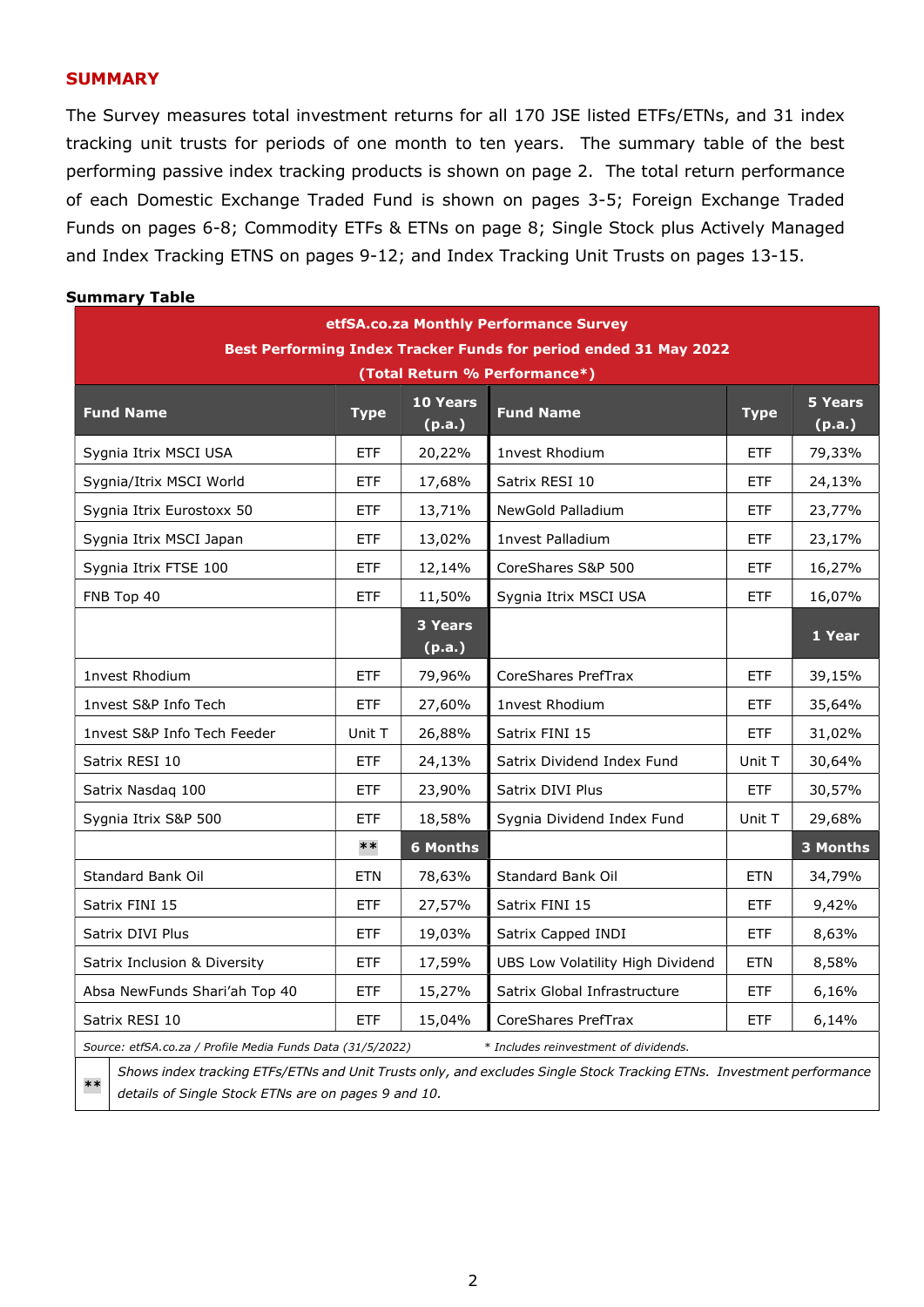The Home of Exchange Traded Funds<sup>®</sup>

|                                           | MONTHLY PERFORMANCE SURVEY OF INDEX TRACKING ETFS, ETNs AND UNIT TRUSTS |                                        |                 |            |                          |         |                |                          |                          |
|-------------------------------------------|-------------------------------------------------------------------------|----------------------------------------|-----------------|------------|--------------------------|---------|----------------|--------------------------|--------------------------|
|                                           |                                                                         | For Period Ended 31 May 2022           |                 |            |                          |         |                |                          |                          |
|                                           |                                                                         | (Total Returns - dividends reinvested) |                 |            |                          |         |                |                          |                          |
| <b>DOMESTIC (SA) ETFS</b>                 | 1 Month                                                                 | 3 Months                               | <b>6 Months</b> | 1 Year     | 2 years                  | 3 years | 5 years        | <b>7 Years</b>           | 10 Years                 |
|                                           |                                                                         |                                        |                 |            | p.a.                     | p.a.    | p.a.           | <b>p.a.</b>              | p.a.                     |
| <b>Broad Equity Market Access: Top 40</b> |                                                                         |                                        |                 |            |                          |         |                |                          |                          |
| <b>FTSE/JSE Top 40 Index</b>              | 0,01%                                                                   | (4,78%                                 | 4,27%           | 10,89%     | 22,86%                   | 13,62%  | 10,38%         | 8,47%                    | 11,84%                   |
| 1nvest Top 40                             | $(0,02\%)$                                                              | (4,87%)                                | 3,99%           | 10,39%     | 22,42%                   | 12,81%  | 9,82%          | 7,93%                    | 11,12%                   |
| 1nvest Swix 40                            | 1,23%                                                                   | $(2,64\%)$                             | 7,17%           | 6,62%      | 18,54%                   | 8,75%   | 6,24%          | 5,52%                    | 9,87%                    |
| FNB Top 40 Portfolio                      | 0,00%                                                                   | $(5,84\%)$                             | 3,05%           | 9,42%      | 21,99%                   | 13,03%  | 9,98%          | 8,11%                    | 11,50%                   |
| Satrix 40 Portfolio                       | $(0,01\%)$                                                              | (4,83%)                                | 4,15%           | 10,62%     | 22,57%                   | 13,36%  | 10,17%         | 8,19%                    | 11,46%                   |
| Satrix SWIX Top 40 Portfolio              | 1,18%                                                                   | $(2,69\%)$                             | 7,09%           | 6,35%      | 18,28%                   | 8,88%   | 6,20%          | 5,48%                    | 9,90%                    |
| Sygnia Itrix Top 40                       | 0,00%                                                                   | (4,84%                                 | 3,98%           | 10,24%     | 22,25%                   | 13,11%  | $\blacksquare$ |                          |                          |
| Sygnia Itrix SWIX 40                      | 1,22%                                                                   | $(2,66\%)$                             | 7,03%           | 6,38%      | 18,36%                   | 8,93%   | $\blacksquare$ | $\blacksquare$           | $\overline{\phantom{a}}$ |
| <b>Broad Equity Market Access: Other</b>  |                                                                         |                                        |                 |            |                          |         |                |                          |                          |
| <b>FTSE/JSE All Share Index</b>           | $(0, 36\%)$                                                             | (4,00%                                 | 4,47%           | 11,03%     | 23,83%                   | 12,98%  | 9,79%          | 8,16%                    | 11,58%                   |
| CoreShares S&P Top 50                     | $(0, 13\%)$                                                             | $(3,98\%)$                             | 5,70%           | 12,71%     | 25,80%                   | 13,87%  | 10,95%         | $\overline{\phantom{a}}$ |                          |
| Satrix Capped All Share                   | $(0,42\%)$                                                              | $(3,24\%)$                             | 5,35%           |            | $\overline{\phantom{a}}$ |         | $\blacksquare$ | $\blacksquare$           |                          |
| <b>JSE Equity Sector Exposure</b>         |                                                                         |                                        |                 |            |                          |         |                |                          |                          |
| FNB MidCap                                | $(1,20\%)$                                                              | 1,71%                                  | 6,56%           | 10,40%     | 26,10%                   | 7,93%   | 4,97%          | 4,44%                    | $\blacksquare$           |
| Satrix FINI 15                            | 4,17%                                                                   | 9,42%                                  | 27,57%          | 31,02%     | 35,50%                   | 4,27%   | 7,03%          | 4,43%                    | 10,24%                   |
| Satrix Capped INDI                        | $(2,38\%)$                                                              | 8,63%                                  | $(14,95\%)$     | $(7,21\%)$ | 9,18%                    | 6,19%   | 2,53%          | 3,86%                    | 11,12%                   |
| Satrix RESI 10                            | $(1,60\%)$                                                              | (9,45%)                                | 15,04%          | 19,51%     | 34,05%                   | 26,50%  | 24,13%         | 12,99%                   | 8,72%                    |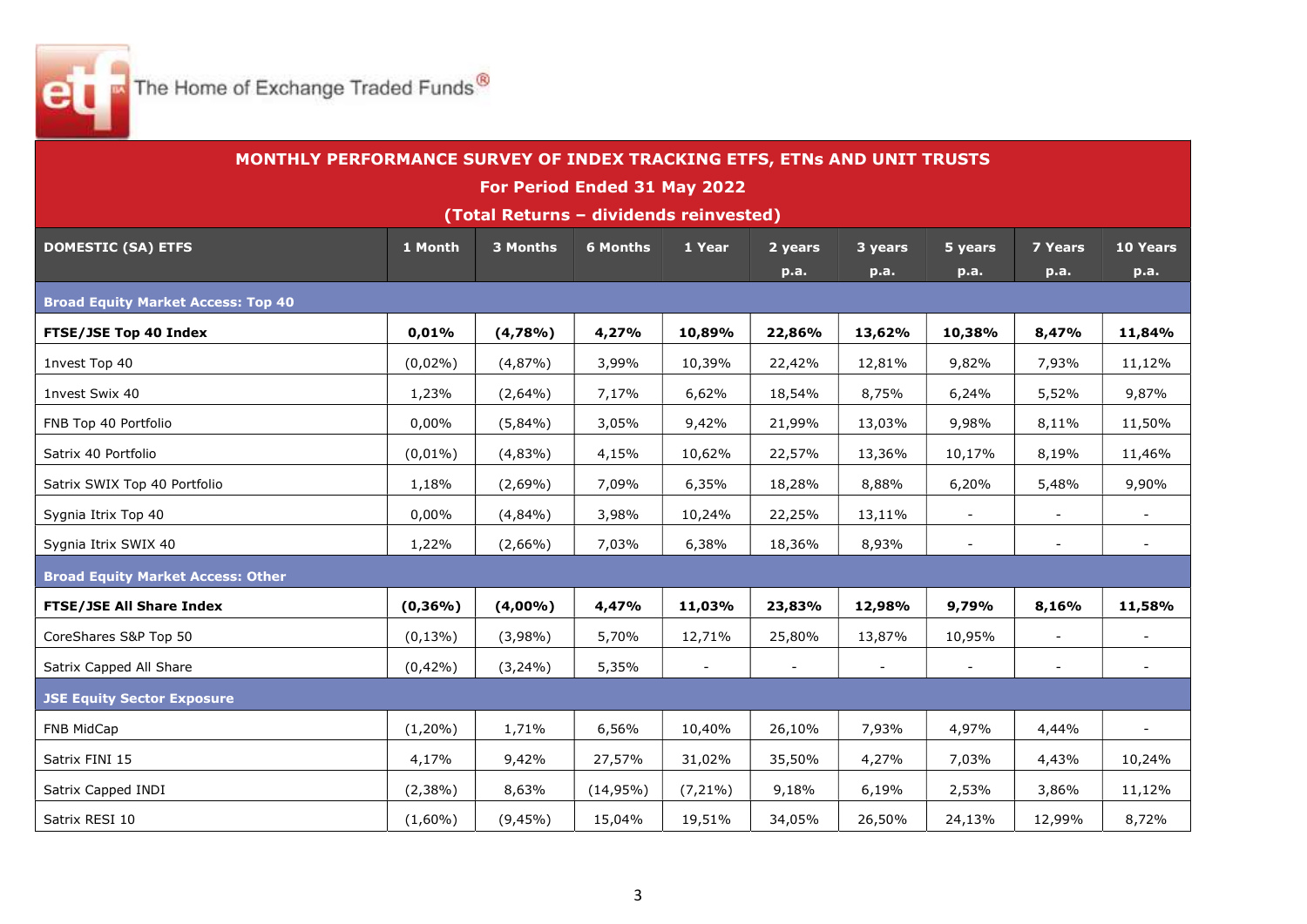

| MONTHLY PERFORMANCE SURVEY OF INDEX TRACKING ETFS, ETNs AND UNIT TRUSTS |            |                                        |                              |        |         |                          |                          |                          |          |
|-------------------------------------------------------------------------|------------|----------------------------------------|------------------------------|--------|---------|--------------------------|--------------------------|--------------------------|----------|
|                                                                         |            |                                        | For Period Ended 31 May 2022 |        |         |                          |                          |                          |          |
|                                                                         |            | (Total Returns - dividends reinvested) |                              |        |         |                          |                          |                          |          |
| <b>DOMESTIC (SA) ETFS</b>                                               | 1 Month    | 3 Months                               | <b>6 Months</b>              | 1 Year | 2 years | 3 years                  | 5 years                  | <b>7 Years</b>           | 10 Years |
|                                                                         |            |                                        |                              |        | p.a.    | p.a.                     | p.a.                     | p.a.                     | p.a.     |
| <b>Floating Interest Rates</b>                                          |            |                                        |                              |        |         |                          |                          |                          |          |
| Absa NewFunds TRACI (Total Return)                                      | 0,34%      | 1,10%                                  | 2,04%                        | 3,92%  | 3,78%   | 4,87%                    | 5,72%                    | 6,03%                    | 5,86%    |
| CoreShares PrefTrax                                                     | $(2,05\%)$ | 6,14%                                  | 13,96%                       | 39,15% | 30,37%  | 12,81%                   | 11,69%                   | 11,39%                   | 7,93%    |
| <b>Bond (fixed interest)</b>                                            |            |                                        |                              |        |         |                          |                          |                          |          |
| 1nvest SA Bond                                                          | 1,02%      | $(0, 16\%)$                            | 3,90%                        | 5,39%  | 8,99%   |                          | $\blacksquare$           | $\blacksquare$           |          |
| Absa NewFunds GOVI (Total Return)                                       | 0,95%      | $(0, 28\%)$                            | 3,65%                        | 5,11%  | 7,81%   | 5,66%                    | 7,61%                    | 7,41%                    | 7,37%    |
| Absa NewFunds ILBI (Inflation-Linked) (TR)                              | 1,93%      | 3,15%                                  | 8,89%                        | 9,71%  | 12,21%  | 7,11%                    | 5,08%                    | 4,79%                    | 6,09%    |
| FNB Government Inflation Linked Bond                                    | 1,95%      | 2,50%                                  | 8,19%                        | 8,98%  | 11,92%  | 6,89%                    | 4,93%                    | 4,67%                    | 5,93%    |
| Satrix Inflation-Linked Bond                                            | 1,98%      | 3,14%                                  | 10,54%                       | 11,46% | 13,11%  | 7,77%                    | 5,59%                    | $\overline{\phantom{a}}$ |          |
| Satrix SA Bond                                                          | 0,94%      | $(0,35\%)$                             | 9,57%                        | 11,18% | 10,60%  | $\overline{\phantom{a}}$ | $\blacksquare$           | $\overline{\phantom{a}}$ | $\sim$   |
| <b>Listed Property</b>                                                  |            |                                        |                              |        |         |                          |                          |                          |          |
| <b>SA Listed Property Index (SAPY)</b>                                  | 0,05%      | 3,62%                                  | 5,05%                        | 15,54% | 25,96%  | (4,97%                   | $(5, 23\%)$              | (2,02%)                  | 4,50%    |
| <b>1nvest SA Property</b>                                               | 0,00%      | 3,44%                                  | 4,53%                        | 14,79% | 25,14%  | (5,75%)                  | $(2,42\%)$               | $\overline{\phantom{a}}$ |          |
| CoreShares SA Property Income                                           | $(0,08\%)$ | 1,11%                                  | 5,40%                        | 16,27% | 26,99%  |                          | $\overline{\phantom{a}}$ | $\overline{\phantom{0}}$ |          |
| Satrix Property                                                         | $(0,63\%)$ | 1,57%                                  | 3,17%                        | 14,96% | 24,45%  | $(8,40\%)$               | $(9,02\%)$               |                          |          |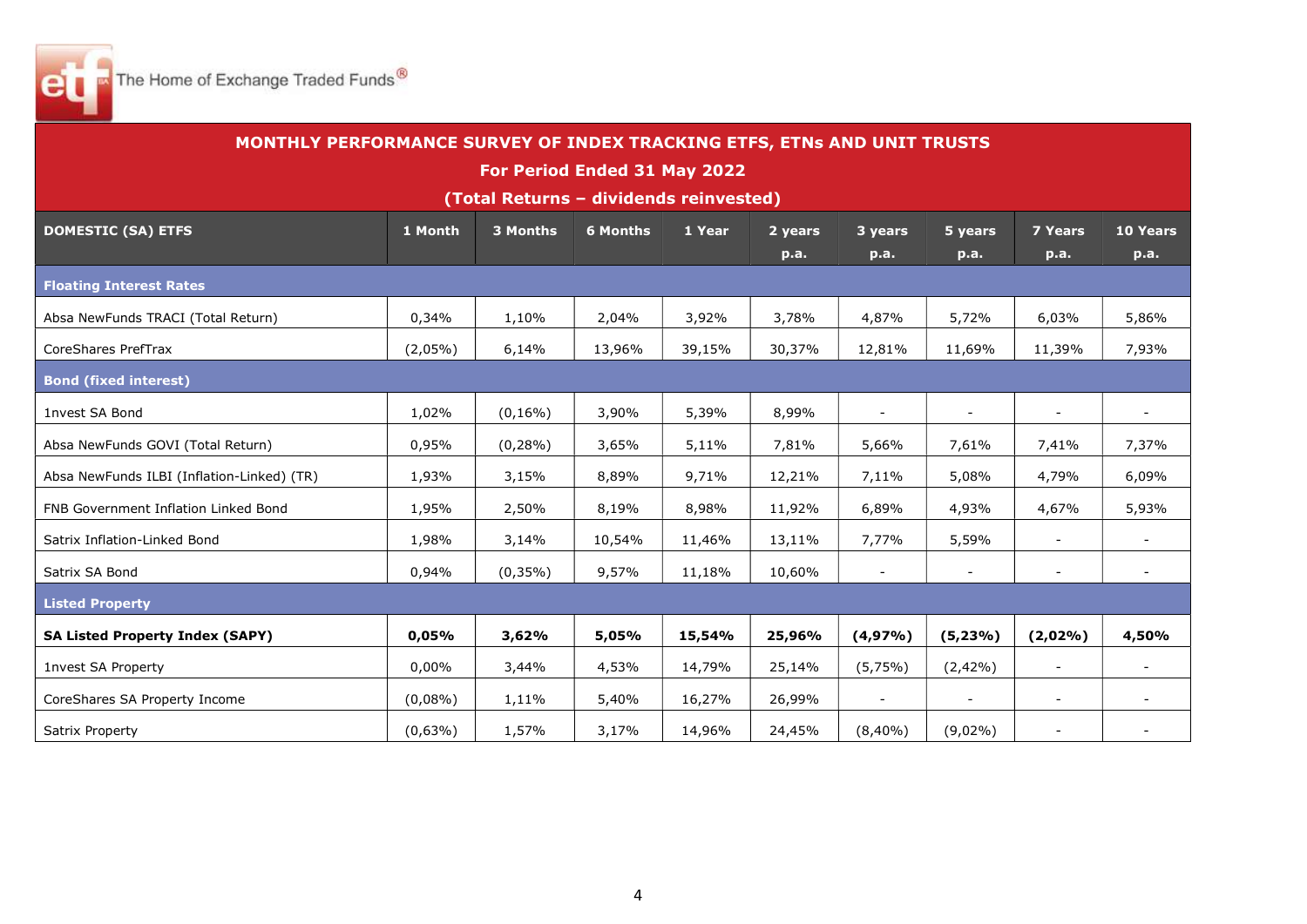

|                                                  | MONTHLY PERFORMANCE SURVEY OF INDEX TRACKING ETFS, ETNs AND UNIT TRUSTS |                                        |                 |        |         |         |                          |                          |                |  |  |  |
|--------------------------------------------------|-------------------------------------------------------------------------|----------------------------------------|-----------------|--------|---------|---------|--------------------------|--------------------------|----------------|--|--|--|
|                                                  |                                                                         | For Period Ended 31 May 2022           |                 |        |         |         |                          |                          |                |  |  |  |
|                                                  |                                                                         | (Total Returns - dividends reinvested) |                 |        |         |         |                          |                          |                |  |  |  |
| <b>DOMESTIC (SA) ETFS</b>                        | 1 Month                                                                 | 3 Months                               | <b>6 Months</b> | 1 Year | 2 years | 3 years | 5 years                  | <b>7 Years</b>           | 10 Years       |  |  |  |
|                                                  |                                                                         |                                        |                 |        | p.a.    | p.a.    | p.a.                     | p.a.                     | p.a.           |  |  |  |
| <b>Style / Smart Beta</b>                        |                                                                         |                                        |                 |        |         |         |                          |                          |                |  |  |  |
| <b>FTSE/JSE All Share Index</b>                  | $(0, 36\%)$                                                             | (4,00%                                 | 4,47%           | 11,03% | 23,83%  | 12,98%  | 9,79%                    | 8,16%                    | 11,58%         |  |  |  |
| Absa NewFunds Equity Momentum Fund (TR)          | $(1,63\%)$                                                              | $(2,28\%)$                             | 4,67%           | 4,70%  | 14,66%  | 8,71%   | 7,67%                    | 6,38%                    | 10,28%         |  |  |  |
| Absa NewFunds Low Volatility (TR)                | $(1,54\%)$                                                              | $0,06\%$                               | 6,12%           | 4,41%  | 10,73%  | 0,24%   |                          |                          |                |  |  |  |
| Absa NewFunds Shari'ah Top 40                    | $(0,36\%)$                                                              | $(6,00\%)$                             | 15,27%          | 20,81% | 31,57%  | 18,18%  | 13,51%                   | 7,31%                    | 8,45%          |  |  |  |
| Absa NewFunds Value Equity (TR)                  | 1,41%                                                                   | 1,51%                                  | 12,64%          | 21,62% | 36,55%  | 9,79%   | $\blacksquare$           |                          |                |  |  |  |
| Absa NewFunds Volatility Managed Moderate Equity | $(1,08\%)$                                                              | 0,65%                                  | 10,21%          | 12,81% | 12,98%  | 6,48%   | $\blacksquare$           | $\overline{\phantom{a}}$ | $\blacksquare$ |  |  |  |
| Absa NewFunds Volatility Managed Defensive       | $(0, 16\%)$                                                             | 0,50%                                  | 5,61%           | 7,19%  | 8,00%   | 4,52%   | $\blacksquare$           | $\overline{\phantom{a}}$ | $\sim$         |  |  |  |
| Absa NewFunds Volatility Managed High Growth     | $(0,74\%)$                                                              | 0,77%                                  | 10,34%          | 19,71% | 17,22%  | 6,10%   | $\blacksquare$           |                          |                |  |  |  |
| CoreShares S&P SA Dividends Aristocrat           | $(1,44\%)$                                                              | $(7, 34\%)$                            | 7,21%           | 3,77%  | 11,53%  | (0,72%) | $(0,99\%)$               | 0,15%                    | $\blacksquare$ |  |  |  |
| CoreShares Scientific Beta Multi Factor          | 0,71%                                                                   | 0,21%                                  | 10,26%          | 13,91% | 21,64%  |         | $\blacksquare$           | $\blacksquare$           |                |  |  |  |
| Satrix DIVI Plus                                 | 0,88%                                                                   | (2,57%)                                | 19,03%          | 30,57% | 39,19%  | 16,45%  | 15,75%                   | 10,80%                   | 10,63%         |  |  |  |
| Satrix Inclusion & Diversity                     | 1,17%                                                                   | 4,28%                                  | 17,59%          |        |         |         | $\equiv$                 | $\overline{\phantom{a}}$ |                |  |  |  |
| Satrix Momentum                                  | 0,00%                                                                   | $(0,99\%)$                             | 8,11%           | 12,99% | 21,87%  | 9,79%   | $\blacksquare$           | $\overline{\phantom{a}}$ | $\sim$         |  |  |  |
| Satrix Quality                                   | $(1,21\%)$                                                              | $(10, 27\%)$                           | 3,84%           | 1,39%  | 13,52%  | 3,35%   | $\overline{\phantom{a}}$ | $\overline{\phantom{a}}$ |                |  |  |  |
| "Balanced" Portfolios                            |                                                                         |                                        |                 |        |         |         |                          |                          |                |  |  |  |
| Absa NewFunds MAPPS - Protect                    | 1,36%                                                                   | $(0,01\%)$                             | 6,57%           | 6,76%  | 12,98%  | 7,58%   | 5,86%                    | 5,47%                    | 7,63%          |  |  |  |
| Absa NewFunds MAPPS - Growth                     | 1,23%                                                                   | $(1,82\%)$                             | 6,50%           | 5,99%  | 15,65%  | 8,14%   | 6,00%                    | 5,47%                    | 8,82%          |  |  |  |
| "Fundamental" Value                              |                                                                         |                                        |                 |        |         |         |                          |                          |                |  |  |  |
| Absa NewFunds S&P GIVI Top 50                    | 1,27%                                                                   | $(0,69\%)$                             | 6,18%           | 8,47%  | 14,63%  | 5,87%   | 1,14%                    | 1,04%                    | 5,24%          |  |  |  |
| Satrix RAFI 40 Total Return                      | 1,18%                                                                   | 0,95%                                  | 15,57%          | 26,63% | 34,63%  | 14,43%  | 11,72%                   | 9,02%                    | 10,79%         |  |  |  |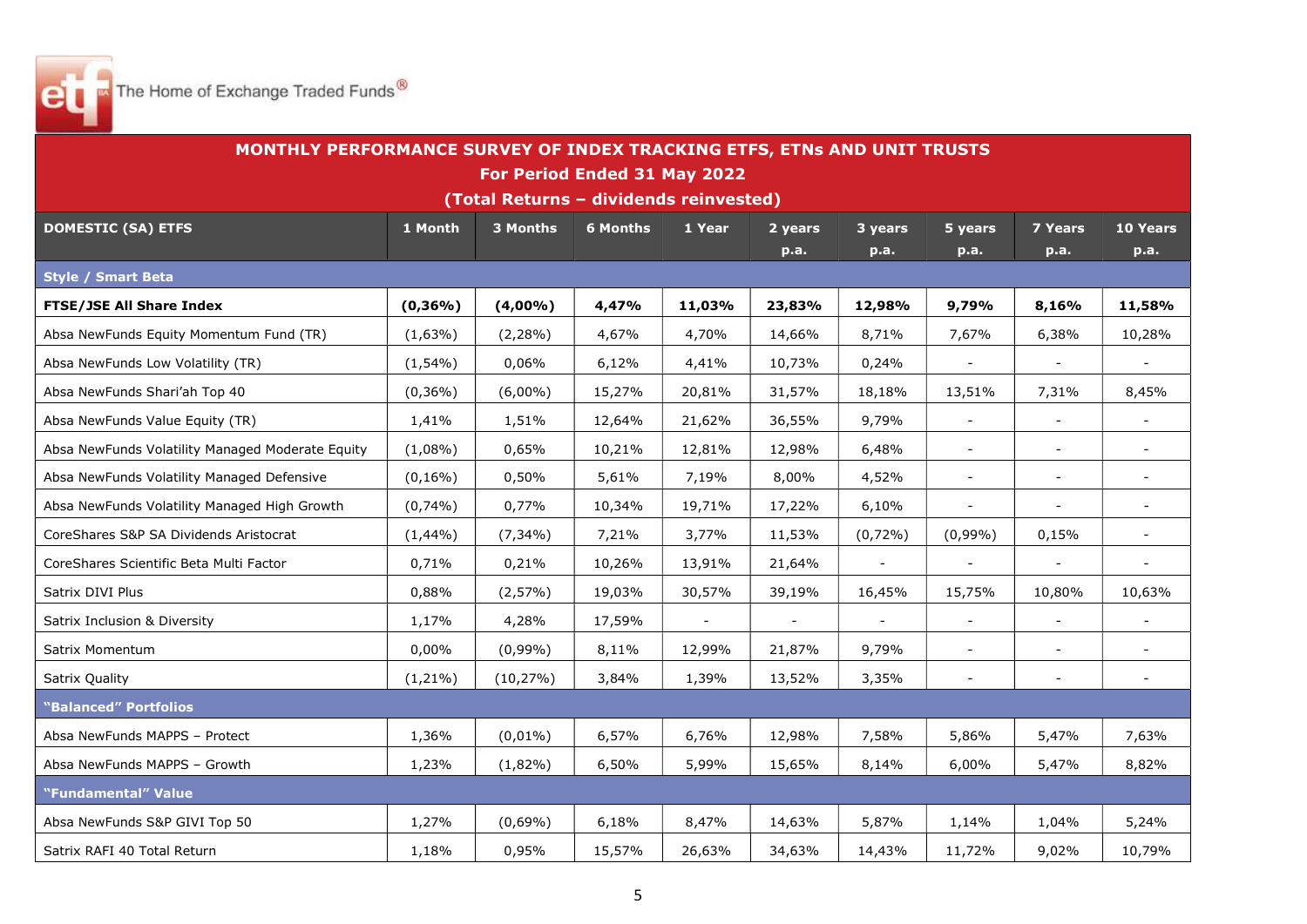

| MONTHLY PERFORMANCE SURVEY OF INDEX TRACKING ETFS, ETNs AND UNIT TRUSTS |             |                                        |                          |                |                          |                          |                             |                          |          |  |
|-------------------------------------------------------------------------|-------------|----------------------------------------|--------------------------|----------------|--------------------------|--------------------------|-----------------------------|--------------------------|----------|--|
|                                                                         |             | For Period Ended 31 May 2022           |                          |                |                          |                          |                             |                          |          |  |
|                                                                         |             | (Total Returns - dividends reinvested) |                          |                |                          |                          |                             |                          |          |  |
| <b>FOREIGN ETFS</b>                                                     | 1 Month     | 3 Months                               | <b>6 Months</b>          | 1 Year         | 2 years                  | 3 years                  | 5 years                     | <b>7 Years</b>           | 10 Years |  |
|                                                                         |             |                                        |                          |                | p.a.                     | $\overline{p.a.}$        | p.a.                        | p.a.                     | p.a.     |  |
| <b>Broad Equity Market Access</b>                                       |             |                                        |                          |                |                          |                          |                             |                          |          |  |
| <b>MSCI World Index (Rands)</b>                                         | $(1, 17\%)$ | (4,65%)                                | $(11, 45\%)$             | 6,68%          | 7,59%                    | 13,50%                   | 11,75%                      | 10,44%                   | 15,82%   |  |
| 1nvest MSCI World Index Feeder                                          | $(2,63\%)$  | $(4,49\%)$                             | $(11, 22\%)$             | 7,56%          | 9,25%                    | 14,91%                   | $\blacksquare$              | $\blacksquare$           | $\sim$   |  |
| 1nvest S&P 500 Index Feeder                                             | $(3,21\%)$  | $(4, 15\%)$                            | $(11, 29\%)$             | 12,22%         | 11,35%                   | 18,11%                   | $\blacksquare$              | $\overline{\phantom{a}}$ |          |  |
| Cloud Atlas AMI Big50 ex-SA                                             |             |                                        |                          | $\blacksquare$ | $\Box$                   |                          | $\overline{\phantom{a}}$    | $\overline{\phantom{a}}$ |          |  |
| CoreShares Total World Feeder                                           | $(1,10\%)$  | $(5, 16\%)$                            | $(12, 16\%)$             | 4,30%          | $\overline{\phantom{a}}$ | $\overline{\phantom{a}}$ | $\blacksquare$              | $\overline{\phantom{a}}$ |          |  |
| CoreShares S&P 500                                                      | $(3,94\%)$  | (4,98%                                 | $(12, 23\%)$             | 11,96%         | 10,81%                   | 17,81%                   | 16,27%                      | $\blacksquare$           |          |  |
| FNB Global 1200 Equity Fund of Funds                                    | $(1,26\%)$  | $(4,55\%)$                             | $(11,06\%)$              | 7,43%          | 7,97%                    | 14,62%                   | $\equiv$                    | $\blacksquare$           | $\sim$   |  |
| Satrix MSCI China                                                       | $(0, 41\%)$ | $(10, 18\%)$                           | $(21,95\%)$              | $(26,70\%)$    |                          |                          | $\blacksquare$              | $\blacksquare$           |          |  |
| Satrix MSCI Emerging Markets Feeder                                     | $(1,35\%)$  | $(5,35\%)$                             | $(12, 28\%)$             | $(6,50\%)$     | 5,45%                    | 7,94%                    | $\overline{\phantom{a}}$    | $\overline{\phantom{a}}$ |          |  |
| Satrix MSCI Emerging Markets ESG Enhanced                               | $(1,31\%)$  | $(6,10\%)$                             | $(13,68\%)$              | (8,44%)        | $\Box$                   |                          | $\blacksquare$              | $\overline{\phantom{a}}$ | $\sim$   |  |
| Satrix MSCI India Feeder                                                | $(8,10\%)$  | $(4,38\%)$                             | $\overline{\phantom{a}}$ | $\blacksquare$ | $\blacksquare$           | $\blacksquare$           | $\blacksquare$              | $\sim$                   |          |  |
| Satrix MSCI World Equity Feeder                                         | (1,37%)     | (4,87%)                                | $(11,64\%)$              | 7,74%          | 9,18%                    | 15,08%                   | $\blacksquare$              | $\blacksquare$           | $\sim$   |  |
| Satrix MSCI World ESG Enhanced                                          | $(1,76\%)$  | $(5,58\%)$                             | $(13, 44\%)$             | 6,11%          |                          |                          | $\overline{a}$              | $\overline{\phantom{a}}$ |          |  |
| Satrix S&P 500 Feeder                                                   | $(1, 33\%)$ | $(4, 47\%)$                            | $(11, 49\%)$             | 12,92%         | 11,41%                   | 18,44%                   | $\overline{\phantom{a}}$    |                          |          |  |
| Sygnia Itrix Eurostoxx 50                                               | 0,83%       | $(5,48\%)$                             | $(12, 16\%)$             | (4,54%         | 4,94%                    | 7,95%                    | 6,06%                       | 6,61%                    | 13,71%   |  |
| Sygnia Itrix FTSE 100                                                   | (0,09%      | $(2,34\%)$                             | 1,17%                    | 12,04%         | 8,79%                    | 7,19%                    | 8,73%                       | 5,14%                    | 12,14%   |  |
| Sygnia Itrix MSCI Emerging Markets 50                                   | 0,17%       | $(7,60\%)$                             | $(18, 22\%)$             | $(20,02\%)$    | $\blacksquare$           |                          | $\blacksquare$              | $\sim$                   |          |  |
| Sygnia Itrix MSCI Japan                                                 | 0,02%       | $(7,21\%)$                             | $(14,60\%)$              | $(2,22\%)$     | $(2,68\%)$               | 6,86%                    | 6,79%                       | 6,48%                    | 13,02%   |  |
| Sygnia Itrix MSCI USA                                                   | (1,78%)     | $(5,52\%)$                             | $(13, 45\%)$             | 9,96%          | 9,67%                    | 17,84%                   | 16,07%                      | 15,01%                   | 20,22%   |  |
| Sygnia Itrix MSCI World                                                 | $(1,43\%)$  | (5,03%)                                | $(11,92\%)$              | 7,73%          | 8,39%                    | 14,86%                   | 13,25%                      | 12,30%                   | 17,68%   |  |
| Sygnia Itrix S&P Global 1200 ESG                                        | $(0,90\%)$  | $(4,38\%)$                             | $(10, 34\%)$             | 10,07%         | $\overline{a}$           |                          | $\mathcal{L}_{\mathcal{A}}$ | $\blacksquare$           |          |  |
| Sygnia Itrix S&P 500                                                    | $(1,34\%)$  | (4,44%)                                | $(11, 49\%)$             | 12,91%         | 10,78%                   | 18,58%                   | $\blacksquare$              | $\overline{\phantom{a}}$ |          |  |
| Sygnia Itrix S&P New China Sectors                                      |             | $\blacksquare$                         |                          | $\blacksquare$ | $\overline{\phantom{a}}$ |                          | $\overline{\phantom{a}}$    | $\overline{\phantom{a}}$ | $\sim$   |  |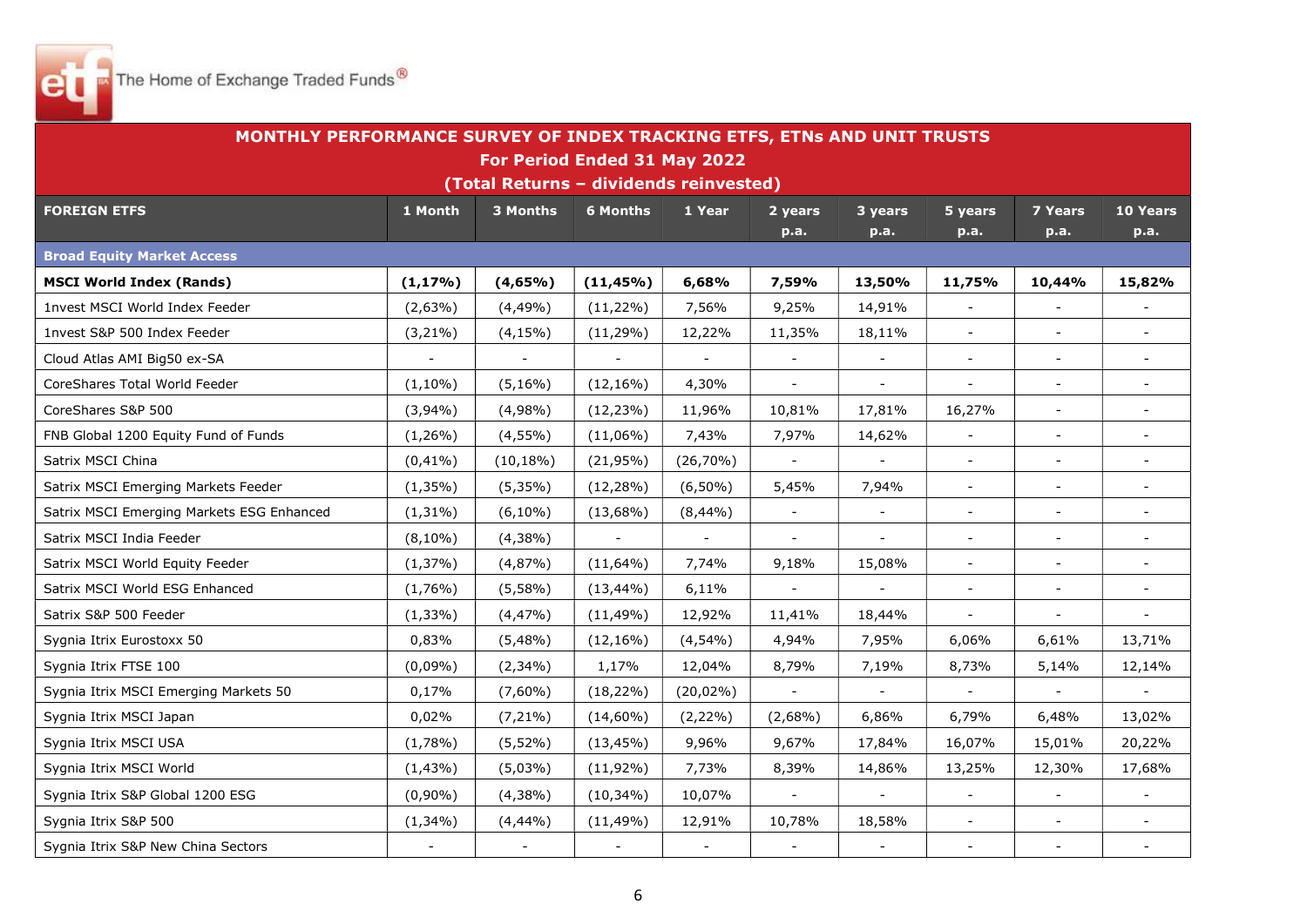

| MONTHLY PERFORMANCE SURVEY OF INDEX TRACKING ETFS, ETNs AND UNIT TRUSTS |             |                                        |                 |                     |                          |                          |                          |                          |                          |  |  |
|-------------------------------------------------------------------------|-------------|----------------------------------------|-----------------|---------------------|--------------------------|--------------------------|--------------------------|--------------------------|--------------------------|--|--|
|                                                                         |             | For Period Ended 31 May 2022           |                 |                     |                          |                          |                          |                          |                          |  |  |
|                                                                         |             | (Total Returns - dividends reinvested) |                 |                     |                          |                          |                          |                          |                          |  |  |
| <b>FOREIGN ETFS</b>                                                     | 1 Month     | 3 Months                               | <b>6 Months</b> | 1 Year              | 2 years                  | 3 years                  | 5 years                  | <b>7 Years</b>           | 10 Years                 |  |  |
|                                                                         |             |                                        |                 |                     | p.a.                     | p.a.                     | p.a.                     | p.a.                     | p.a.                     |  |  |
| <b>Foreign Bonds</b>                                                    |             |                                        |                 |                     |                          |                          |                          |                          |                          |  |  |
| <b>1nvest Global Government Bond Index Feeder</b>                       | $(0,92\%)$  | $(7, 56\%)$                            | $(14, 14\%)$    | $(2,81\%)$          | $(12, 49\%)$             | $(0,53\%)$               | $\overline{\phantom{a}}$ | $\overline{\phantom{a}}$ |                          |  |  |
| Absa NewFunds S&P Namibian Bond                                         | 1,76%       | 2,85%                                  | 4,43%           | 3,80%               | 7,73%                    | $\blacksquare$           | $\blacksquare$           | $\overline{\phantom{a}}$ | $\overline{\phantom{a}}$ |  |  |
| Cloud Atlas S&P Africa Sovereign Bond                                   | 1,12%       | $(0, 55\%)$                            | (11,87%)        | $\blacksquare$      | $\blacksquare$           | $\blacksquare$           | $\overline{\phantom{a}}$ | $\overline{\phantom{a}}$ | ÷                        |  |  |
| FNB US Dollar Custodian Certificate (10 Year)                           | (1,73%)     | $(3,90\%)$                             | $(9, 11\%)$     | 4,76%               | $(1,08\%)$               | 2,80%                    | 4,80%                    | $\blacksquare$           | $\sim$                   |  |  |
| FNB US Dollar Custodian Certificate (2 Year)                            | $(1,04\%)$  | $(0, 15\%)$                            | $(5,56\%)$      | (1,08%              | $(7,52\%)$               | 2,02%                    | $\overline{\phantom{a}}$ |                          |                          |  |  |
| FNB World Government Bond                                               | $(1,90\%)$  | $(9,06\%)$                             | $(15,98\%)$     | $(4,92\%)$          | (13, 27%)                | (1,27%)                  | $\blacksquare$           | $\overline{\phantom{a}}$ | $\overline{\phantom{0}}$ |  |  |
| Satrix Global Aggregate Bond                                            | $(1,24\%)$  | $(7,33\%)$                             | $(13, 48\%)$    | $(1,38\%)$          | $\overline{\phantom{a}}$ | $\blacksquare$           | $\blacksquare$           | $\blacksquare$           | $\overline{\phantom{0}}$ |  |  |
| <b>Foreign Listed Property</b>                                          |             |                                        |                 |                     |                          |                          |                          |                          |                          |  |  |
| 1nvest Global REIT Index Feeder                                         | $(5,49\%)$  | $(3,46\%)$                             | $(8,70\%)$      | 11,72%              | 9,12%                    | 5,14%                    | $\blacksquare$           | $\blacksquare$           | $\overline{\phantom{0}}$ |  |  |
| Absa NewFunds Reitway Global Property                                   | $(5,67\%)$  | $(4,42\%)$                             | $(9,97\%)$      | 13,96%              |                          | $\overline{a}$           | $\sim$                   | $\sim$                   |                          |  |  |
| CoreShares S&P Global Property                                          | $(7, 59\%)$ | $(5,20\%)$                             | $(11,08\%)$     | 10,68%              | 4,88%                    | 4,62%                    | 7,17%                    | $\blacksquare$           | ÷.                       |  |  |
| Sygnia Itrix Global Property                                            | $(7, 43\%)$ | $(5, 16\%)$                            | $(10,99\%)$     | 11,25%              | 5,45%                    | 5,09%                    | $\sim$                   |                          |                          |  |  |
| <b>Foreign Thematic</b>                                                 |             |                                        |                 |                     |                          |                          |                          |                          |                          |  |  |
| 1nvest S&P 500 Info Tech Index Feeder                                   | (4,59%      | $(8,16\%)$                             | (18, 47%)       | 14,01%              | 13,12%                   | 27,60%                   | $\overline{\phantom{a}}$ |                          |                          |  |  |
| CoreShares S&P Global Dividend Aristocrat                               | (2,47%)     | $(1,91\%)$                             | (5,23%)         | 8,52%               | 7,31%                    | 11,24%                   | $\overline{\phantom{a}}$ | $\overline{\phantom{a}}$ | $\overline{\phantom{0}}$ |  |  |
| Satrix Global Infrastructure                                            | $(1,32\%)$  | 6,16%                                  | 2,63%           | $\bar{\phantom{a}}$ | $\blacksquare$           | $\overline{\phantom{a}}$ | $\overline{\phantom{a}}$ | $\overline{\phantom{a}}$ | $\overline{\phantom{a}}$ |  |  |
| Satrix Nasdaq 100                                                       | (3,04%      | $(10, 39\%)$                           | $(23,71\%)$     | 4,82%               | 9,14%                    | 23,90%                   | $\blacksquare$           | $\overline{\phantom{a}}$ | ÷.                       |  |  |
| Sygnia Itrix 4 <sup>th</sup> Industrial Revolution                      | $(2, 13\%)$ | $(12,02\%)$                            | $(28, 46\%)$    | $(21, 64\%)$        | 6,94%                    | 16,66%                   | $\blacksquare$           | $\overline{\phantom{a}}$ | ÷.                       |  |  |
| Sygnia Itrix Solactive Healthcare 150                                   | (0,84%      | 1,35%                                  | $(3,64\%)$      |                     | $\blacksquare$           | $\overline{a}$           |                          |                          |                          |  |  |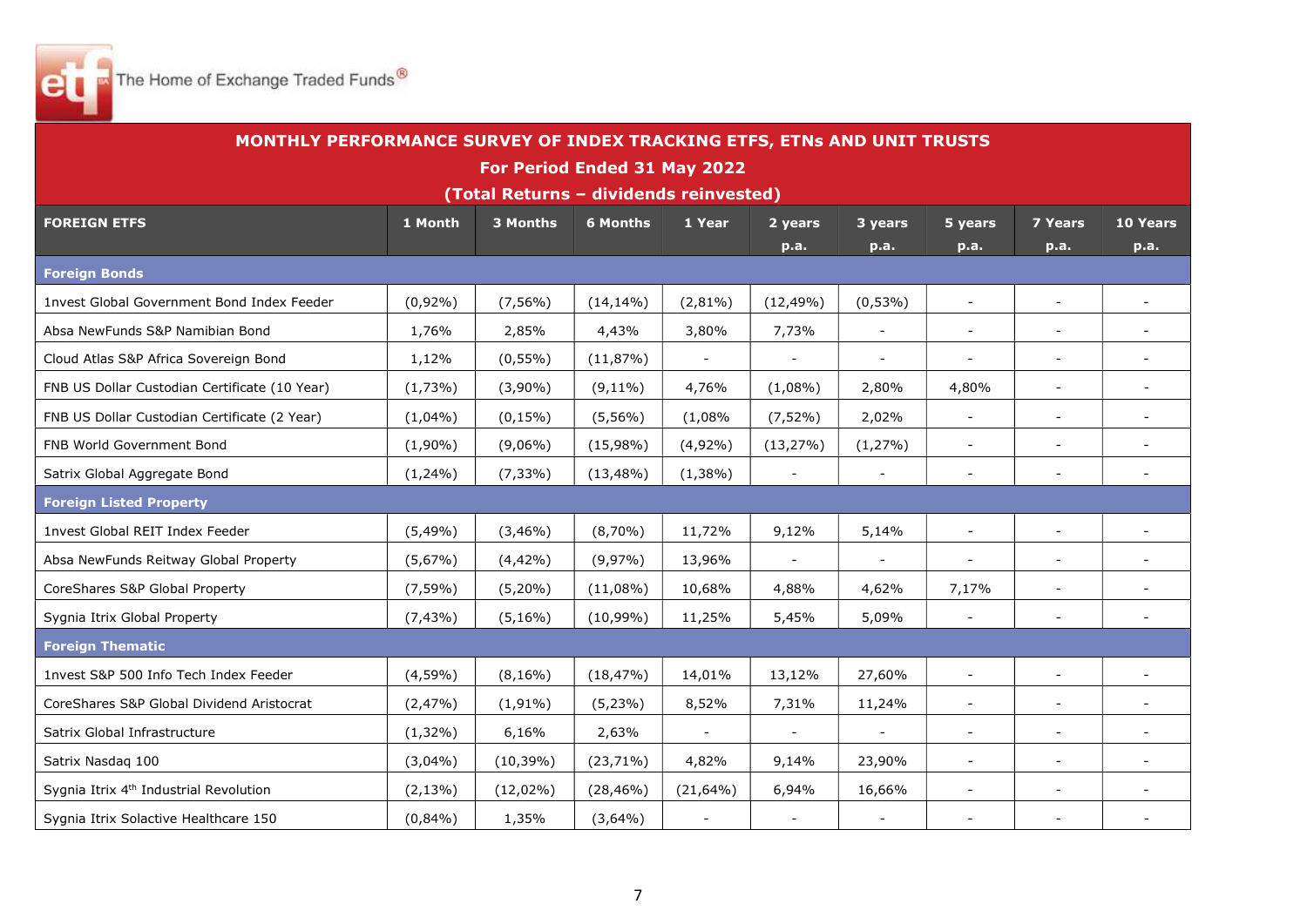

| MONTHLY PERFORMANCE SURVEY OF INDEX TRACKING ETFS, ETNs AND UNIT TRUSTS |              |                                        |                 |                          |                          |                          |                          |                          |                          |
|-------------------------------------------------------------------------|--------------|----------------------------------------|-----------------|--------------------------|--------------------------|--------------------------|--------------------------|--------------------------|--------------------------|
|                                                                         |              | For Period Ended 31 May 2022           |                 |                          |                          |                          |                          |                          |                          |
|                                                                         |              | (Total Returns - dividends reinvested) |                 |                          |                          |                          |                          |                          |                          |
| <b>FOREIGN ETFS</b>                                                     | 1 Month      | <b>3 Months</b>                        | <b>6 Months</b> | 1 Year                   | 2 years                  | 3 years                  | 5 years                  | <b>7 Years</b>           | 10 Years                 |
|                                                                         |              |                                        |                 |                          | p.a.                     | p.a.                     | p.a.                     | p.a.                     | p.a.                     |
| <b>COMMODITIES - ETFs</b>                                               |              |                                        |                 |                          |                          |                          |                          |                          |                          |
| 1nvest Gold                                                             | $(4,90\%)$   | $(2,61\%)$                             | $(0, 16\%)$     | 9,47%                    | $(3, 11\%)$              | 14,44%                   | 11,17%                   | 9,95%                    | $\overline{\phantom{0}}$ |
| 1nvest Palladium                                                        | $(13, 28\%)$ | $(19, 28\%)$                           | 9,74%           | $(20, 11\%)$             | $(3,72\%)$               | 16,43%                   | 23,17%                   | 17,95%                   | $\blacksquare$           |
| 1nvest Platinum                                                         | 0,49%        | $(8,09\%)$                             | $(1,25\%)$      | $(9,06\%)$               | 0,33%                    | 8,55%                    | 3,42%                    | 1,04%                    | $\overline{\phantom{0}}$ |
| 1nvest Rhodium                                                          | $(15,85\%)$  | $(25, 28\%)$                           | 6,85%           | 35,64%                   | 14,73%                   | 79,96%                   | 79,33%                   |                          |                          |
| Absa NewGold                                                            | $(4,91\%)$   | $(2,66\%)$                             | $(0,22\%)$      | 9,44%                    | $(3, 11\%)$              | 14,62%                   | 11,06%                   | 9,87%                    | 7,50%                    |
| Absa NewGold Palladium                                                  | $(13, 23\%)$ | $(18, 22\%)$                           | 11,83%          | (18, 37%)                | $(3,22\%)$               | 16,07%                   | 23,77%                   | 18,35%                   | $\overline{a}$           |
| Absa NewPlat                                                            | 2,01%        | $(8,52\%)$                             | $(0,80\%)$      | $(6,86\%)$               | 1,64%                    | 8,67%                    | 3,42%                    | 1,14%                    | $\overline{\phantom{a}}$ |
| FNB Krugerrand Custodian Certificate                                    | (4,87%)      | $(2,53\%)$                             | $(0,03\%)$      | 9,68%                    | 3,08%                    | 14,50%                   | 10,86%                   | $\blacksquare$           | $\sim$                   |
| <b>COMMODITIES - ETNS</b>                                               |              |                                        |                 |                          |                          |                          |                          |                          |                          |
| Absa NewWave Platinum                                                   | 0,61%        | (7,97%)                                | $(0,98\%)$      | $(8,10\%)$               | 0,65%                    | 8,47%                    | 3,36%                    | 1,15%                    | 1,95%                    |
| Absa NewWave Silver                                                     | $(7,10\%)$   | $(9,92\%)$                             | $(7,89\%)$      | $(10,90\%)$              | 3,54%                    | 16,46%                   | 8,05%                    | 7,12%                    | 3,27%                    |
| Standard Bank Copper                                                    | $(3,86\%)$   | $(3,03\%)$                             | (2,75%)         | $\overline{\phantom{a}}$ | $\blacksquare$           | $\sim$                   | $\blacksquare$           | $\blacksquare$           | $\blacksquare$           |
| Standard Bank Oil                                                       | 8,23%        | 34,79%                                 | 78,63%          | $\overline{\phantom{a}}$ | $\overline{\phantom{a}}$ | $\overline{\phantom{a}}$ | $\overline{\phantom{a}}$ | $\overline{\phantom{a}}$ | $\overline{\phantom{a}}$ |
| <b>CURRENCIES - ETNS</b>                                                |              |                                        |                 |                          |                          |                          |                          |                          |                          |
| Absa NewWave EURO                                                       | 0,30%        | $(3,46\%)$                             | $(7,93\%)$      | $(0,36\%)$               | $(7, 47\%)$              | 085%                     | 2,47%                    | 3,27%                    | 4,67%                    |
| Absa NewWave Pound                                                      | $(1,06\%)$   | $(4,98\%)$                             | $(7,70\%)$      | 0,92%                    | $(4,86\%)$               | 2,23%                    | 3,16%                    | 0,93%                    | 4,21%                    |
| Absa NewWave US Dollar                                                  | $(1,33\%)$   | 1,17%                                  | $(2, 25\%)$     | 13,44%                   | $(5,74\%)$               | 2,67%                    | 4,40%                    | 4,37%                    | 6,72%                    |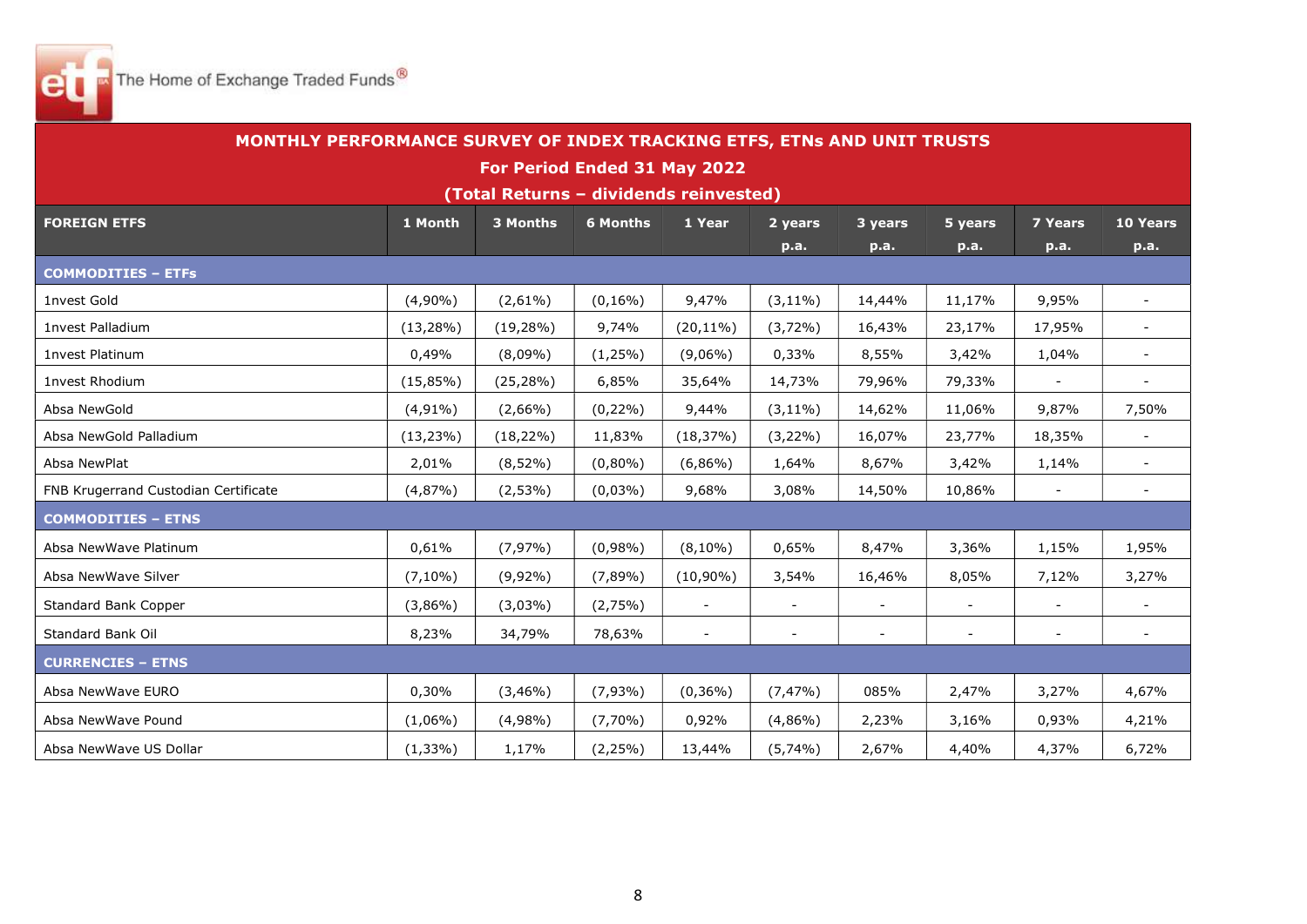

| MONTHLY PERFORMANCE SURVEY OF INDEX TRACKING ETFS, ETNs AND UNIT TRUSTS |              | For Period Ended 31 May 2022<br>(Total Returns - dividends reinvested) |                 |              |                          |                          |                          |                          |                          |
|-------------------------------------------------------------------------|--------------|------------------------------------------------------------------------|-----------------|--------------|--------------------------|--------------------------|--------------------------|--------------------------|--------------------------|
| <b>ACTIVELY MANAGED &amp; INDEX TRACKING ETNS</b>                       | 1 Month      | 3 Months                                                               | <b>6 Months</b> | 1 Year       | 2 years<br>p.a.          | 3 years<br>p.a.          | 5 years<br>p.a.          | <b>7 Years</b><br>p.a.   | 10 Years<br>p.a.         |
| <b>FNB - Single Stock ETNs</b>                                          |              |                                                                        |                 |              |                          |                          |                          |                          |                          |
| Activision Blizzard (Compo)                                             | 0,31%        | $(3, 17\%)$                                                            | 25,45%          | $(10, 46\%)$ | $\blacksquare$           | $\blacksquare$           | $\blacksquare$           | $\overline{\phantom{a}}$ | $\blacksquare$           |
| Activision Blizzard (Quanto)                                            | 1,75%        | (4,08%                                                                 | 29,02%          | $(20, 21\%)$ | $\overline{\phantom{a}}$ | $\overline{\phantom{a}}$ | $\overline{\phantom{a}}$ |                          | $\overline{\phantom{0}}$ |
| Adobe Inc (Compo)                                                       | 2,43%        | $(8,48\%)$                                                             | (40, 75%)       | $(7, 17\%)$  | $\overline{\phantom{a}}$ | $\overline{\phantom{a}}$ | $\overline{\phantom{a}}$ | $\overline{\phantom{a}}$ |                          |
| Adobe Inc (Quanto)                                                      | 3,90%        | $(9,17\%)$                                                             | $(39,01\%)$     | $(17, 20\%)$ | $\blacksquare$           | $\blacksquare$           | $\overline{\phantom{a}}$ | $\overline{\phantom{a}}$ | $\blacksquare$           |
| Alphabet Inc (Compo)                                                    | $(4, 16\%)$  | $(13,89\%)$                                                            | (24, 35%)       | 7,18%        | $\overline{\phantom{a}}$ | $\overline{\phantom{a}}$ |                          | $\overline{\phantom{a}}$ | $\overline{\phantom{a}}$ |
| Alphabet Inc (Quanto)                                                   | $(2,72\%)$   | $(14,70\%)$                                                            | $(22, 16\%)$    | $(4,53\%)$   | $\blacksquare$           | $\blacksquare$           | $\sim$                   | $\blacksquare$           |                          |
| Amazon.com Inc (Compo)                                                  | (8,76%)      | 21,72%                                                                 | $(36,06\%)$     | $(18, 71\%)$ | $\overline{\phantom{a}}$ | $\blacksquare$           | $\sim$                   | $\blacksquare$           | $\overline{\phantom{0}}$ |
| Amazon.com Inc (Quanto)                                                 | $(7,38\%)$   | (22, 37%)                                                              | (34, 28%)       | 27,19%       | $\blacksquare$           | $\blacksquare$           | $\overline{\phantom{a}}$ | $\overline{\phantom{a}}$ | $\blacksquare$           |
| Apple Inc (Compo)                                                       | $(10, 12\%)$ | $(8, 29\%)$                                                            | (10,76%)        | 32,71%       | $\blacksquare$           | $\blacksquare$           | $\sim$                   | $\blacksquare$           | $\blacksquare$           |
| Apple Inc (Quanto)                                                      | $(8,68\%)$   | $(9,02\%)$                                                             | $(8,13\%)$      | 18,59%       | $\overline{a}$           | $\sim$                   |                          |                          |                          |
| Berkshire Hathaway Inc (Compo)                                          | (4,39%)      | 0,20%                                                                  | 10,21%          | 22,43%       | $\blacksquare$           | $\blacksquare$           | $\blacksquare$           | $\blacksquare$           | $\blacksquare$           |
| Berkshire Hathaway Inc (Quanto)                                         | $(2,81\%)$   | $(0,52\%)$                                                             | 13,52%          | 9,04%        | $\overline{\phantom{a}}$ | $\blacksquare$           | $\sim$                   | $\blacksquare$           | ÷                        |
| Coca Cola Company (Compo)                                               | $(3,85\%)$   | 3,98%                                                                  | 15,94%          | 28,09%       | $\overline{\phantom{a}}$ |                          |                          |                          |                          |
| Coca Cola Company (Quanto)                                              | $(2,58\%)$   | 2,63%                                                                  | 18,86%          | 13,66%       | $\overline{\phantom{a}}$ | $\blacksquare$           | $\blacksquare$           | $\overline{\phantom{a}}$ | $\blacksquare$           |
| Facebook Inc (Compo)                                                    | $(6,73\%)$   | (4,49%                                                                 | $(43,04\%)$     | (32,98%)     | $\blacksquare$           | $\overline{\phantom{a}}$ |                          |                          |                          |
| Facebook Inc (Quanto)                                                   | $(5,46\%)$   | $(5,20\%)$                                                             | (41,67%)        | $(40, 57\%)$ | $\blacksquare$           | $\blacksquare$           | $\blacksquare$           | $\overline{\phantom{a}}$ | $\overline{\phantom{0}}$ |
| Ford Motor Company (Compo)                                              | $(7,30\%)$   | $(20, 29\%)$                                                           | $(31, 95\%$     | 6,10%        | $\overline{\phantom{a}}$ | $\blacksquare$           | $\overline{\phantom{a}}$ | $\overline{\phantom{a}}$ | $\overline{\phantom{0}}$ |
| Ford Motor Company (Quanto)                                             | $(5,94\%)$   | $(21,02\%)$                                                            | $(30,07\%)$     | $(5,33\%)$   | $\overline{\phantom{a}}$ | $\blacksquare$           | $\overline{\phantom{a}}$ |                          | $\overline{\phantom{a}}$ |
| Goldman Sachs Group Inc (Compo)                                         | 2,48%        | $(2,60\%)$                                                             | $(16, 54\%)$    | (2,37%)      | $\overline{\phantom{a}}$ | $\overline{\phantom{a}}$ | $\blacksquare$           | $\blacksquare$           |                          |
| Goldman Sachs Group Inc (Quanto)                                        | 4,02%        | $(3,38\%)$                                                             | $(14, 13\%)$    | $(12,93\%)$  | $\overline{\phantom{a}}$ | $\blacksquare$           | $\sim$                   | $\overline{\phantom{a}}$ | $\overline{\phantom{0}}$ |
| JP Morgan Chase and Co (Compo)                                          | 5,87%        | $(7,34\%)$                                                             | (19,87%)        | $(11,00\%)$  | $\blacksquare$           | $\blacksquare$           | $\overline{\phantom{a}}$ | $\overline{\phantom{a}}$ | $\overline{\phantom{a}}$ |
| JP Morgan Chase and Co (Quanto)<br>$C$ antin $\cdots$ ad $l$            | 7,41%        | $(8, 14\%)$                                                            | $(17,62\%)$     | (20, 75%)    | $\overline{\phantom{a}}$ | $\blacksquare$           |                          | $\overline{\phantom{a}}$ | $\blacksquare$           |

Continued/…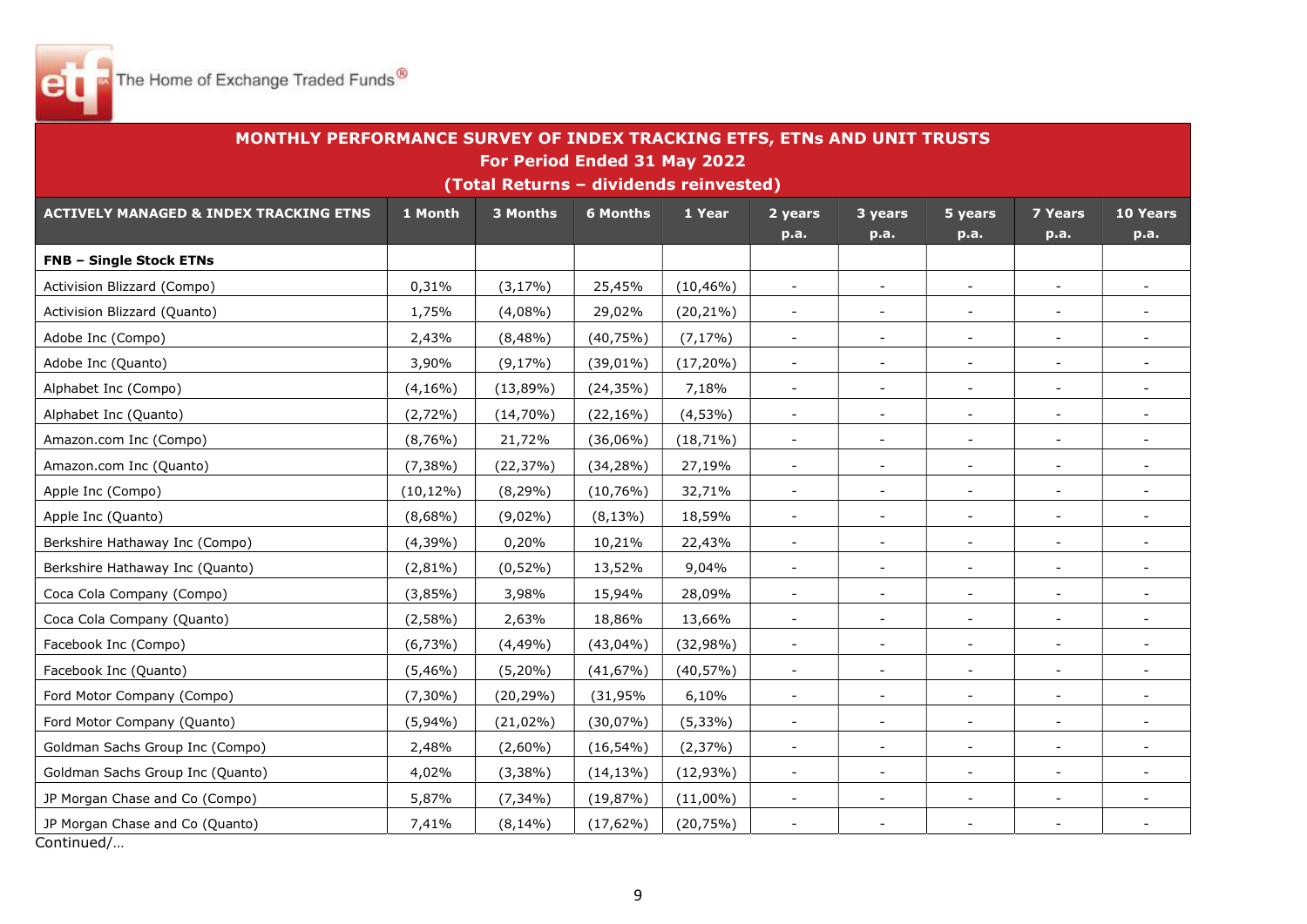

| MONTHLY PERFORMANCE SURVEY OF INDEX TRACKING ETFS, ETNs AND UNIT TRUSTS |              |                                        |                 |                          |                          |                          |                          |                          |                          |  |  |
|-------------------------------------------------------------------------|--------------|----------------------------------------|-----------------|--------------------------|--------------------------|--------------------------|--------------------------|--------------------------|--------------------------|--|--|
|                                                                         |              | For Period Ended 31 May 2022           |                 |                          |                          |                          |                          |                          |                          |  |  |
|                                                                         |              | (Total Returns - dividends reinvested) |                 |                          |                          |                          |                          |                          |                          |  |  |
| <b>ACTIVELY MANAGED &amp; INDEX TRACKING ETNS</b>                       | 1 Month      | 3 Months                               | <b>6 Months</b> | 1 Year                   | 2 years                  | 3 years                  | 5 years                  | <b>7 Years</b>           | 10 Years                 |  |  |
| (continued)                                                             |              |                                        |                 |                          | p.a.                     | p.a.                     | p.a.                     | p.a.                     | p.a.                     |  |  |
| FNB - Single Stock ETNs (cont.)                                         |              |                                        |                 |                          |                          |                          |                          |                          |                          |  |  |
| McDonalds Corporation (Compo)                                           | 1,80%)       | 4,50%                                  | $(0,91\%)$      | 19,50%                   | $\blacksquare$           | $\blacksquare$           | $\sim$                   | $\blacksquare$           | $\blacksquare$           |  |  |
| McDonalds Corporation (Quanto)                                          | $(0,34\%)$   | 3,57%                                  | 1,97%           | 6,44%                    | $\blacksquare$           | $\sim$                   | $\sim$                   | $\overline{\phantom{a}}$ | $\sim$                   |  |  |
| Microsoft Corporation (Compo)                                           | 16,14%       | $(7,34\%)$                             | $(21, 23\%)$    | 20,81%                   | $\overline{\phantom{a}}$ | $\blacksquare$           |                          |                          | $\overline{\phantom{a}}$ |  |  |
| Microsoft Corporation (Quanto)                                          | $(4,60\%)$   | $(8, 27\%)$                            | $(19,32\%)$     | 7,66%                    | $\overline{\phantom{a}}$ | $\overline{\phantom{a}}$ | $\overline{\phantom{a}}$ | $\overline{\phantom{a}}$ | $\overline{\phantom{0}}$ |  |  |
| Netflix Inc (Compo)                                                     | (2,79%)      | $(48, 52\%)$                           | $(71, 70\%)$    | $(56, 22\%)$             | $\blacksquare$           | $\blacksquare$           |                          |                          |                          |  |  |
| Netflix Inc (Quanto)                                                    | $(1,56\%)$   | $(49,06\%)$                            | $(71,00\%)$     | $(61, 33\%)$             | $\overline{\phantom{a}}$ | $\overline{\phantom{a}}$ | $\overline{\phantom{a}}$ | $\blacksquare$           | $\overline{\phantom{a}}$ |  |  |
| PayPal Holdings Inc (Compo)                                             | $(7, 57\%)$  | $(21,99\%)$                            | $(56, 13\%)$    | $(63, 50\%)$             | $\sim$                   | $\blacksquare$           | $\blacksquare$           | $\blacksquare$           | $\blacksquare$           |  |  |
| PayPal Holdings Inc (Quanto)                                            | $(5,82\%)$   | (22, 47%)                              | (54, 73%)       | $(67, 39\%)$             | $\overline{\phantom{a}}$ | $\blacksquare$           |                          | $\overline{\phantom{a}}$ | $\overline{\phantom{a}}$ |  |  |
| Tesla Inc (Compo)                                                       | $(16, 67\%)$ | $(6,35\%)$                             | (35,63%)        | 37,37%                   | $\overline{\phantom{a}}$ | $\overline{\phantom{a}}$ | $\sim$                   | $\blacksquare$           | $\overline{\phantom{0}}$ |  |  |
| Tesla Inc (Quanto)                                                      | $(15, 46\%)$ | $(7, 19\%)$                            | (33,79%)        | 22,38%                   | $\overline{\phantom{a}}$ | $\blacksquare$           | $\blacksquare$           | $\overline{\phantom{a}}$ |                          |  |  |
| Visa Inc, Class A (Compo)                                               | $(2,65\%)$   | $(0,56\%)$                             | 5,86%           | 4,72%                    | $\blacksquare$           | $\mathbf{r}$             | $\blacksquare$           | $\blacksquare$           | $\overline{\phantom{0}}$ |  |  |
| Visa Inc, Class A (Quanto)                                              | $(1, 19\%)$  | $(1,46\%)$                             | 9,00%           | $(6,75\%)$               | $\blacksquare$           | $\sim$                   | $\blacksquare$           | $\blacksquare$           | $\blacksquare$           |  |  |
| <b>FNB - Index Trackers</b>                                             |              |                                        |                 |                          |                          |                          |                          |                          |                          |  |  |
| iShares Global Clean Energy Index (Compo)                               | 3,00%        | $(0, 22\%)$                            | $(17, 40\%)$    | $\overline{\phantom{a}}$ | $\overline{\phantom{a}}$ | $\overline{\phantom{a}}$ | $\overline{\phantom{a}}$ | $\overline{\phantom{a}}$ |                          |  |  |
| iShares Global Clean Energy Index (Quanto)                              | 4,28%        | $(1, 13\%)$                            | $(15, 41\%)$    | $\overline{\phantom{a}}$ | $\overline{\phantom{a}}$ | $\overline{\phantom{a}}$ | $\blacksquare$           | $\overline{\phantom{a}}$ |                          |  |  |
| iShares Global Water Index (Compo)                                      | (3,89%)      | $(6, 26\%)$                            | $(20,61\%)$     |                          | $\overline{\phantom{a}}$ | $\overline{\phantom{a}}$ |                          | $\overline{\phantom{a}}$ | $\overline{\phantom{a}}$ |  |  |
| iShares Global Water Index (Quanto)                                     | (2,47%)      | (7,07%)                                | $(18, 36\%)$    | $\overline{\phantom{a}}$ | $\blacksquare$           | $\blacksquare$           | $\blacksquare$           | $\blacksquare$           | $\overline{\phantom{0}}$ |  |  |
| iShares Core MSCI World Index ETF (Compo)                               | $(2,76\%)$   | $(3,61\%)$                             | (12, 55)        | 7,25%                    | $\frac{1}{2}$            | $\blacksquare$           |                          | $\overline{\phantom{a}}$ | $\overline{\phantom{a}}$ |  |  |
| iShares Core MSCI World Index ETF (Quanto)                              | $(1, 16\%)$  | $(4,56\%)$                             | $(10, 38\%)$    | (4,79%                   | $\overline{\phantom{a}}$ | $\blacksquare$           | $\sim$                   | $\sim$                   | $\overline{\phantom{0}}$ |  |  |
| UBS MSCI World Socially Responsible Index (Compo)                       | $(4,61\%)$   | $(6,43\%)$                             | $(20, 22\%)$    |                          | $\overline{\phantom{a}}$ | $\overline{\phantom{a}}$ | $\blacksquare$           | $\overline{\phantom{a}}$ |                          |  |  |
| UBS MSCI World Socially Responsible Index (Quanto)                      | $(3,18\%)$   | $(7, 24\%)$                            | $(18, 15\%)$    |                          |                          |                          |                          |                          |                          |  |  |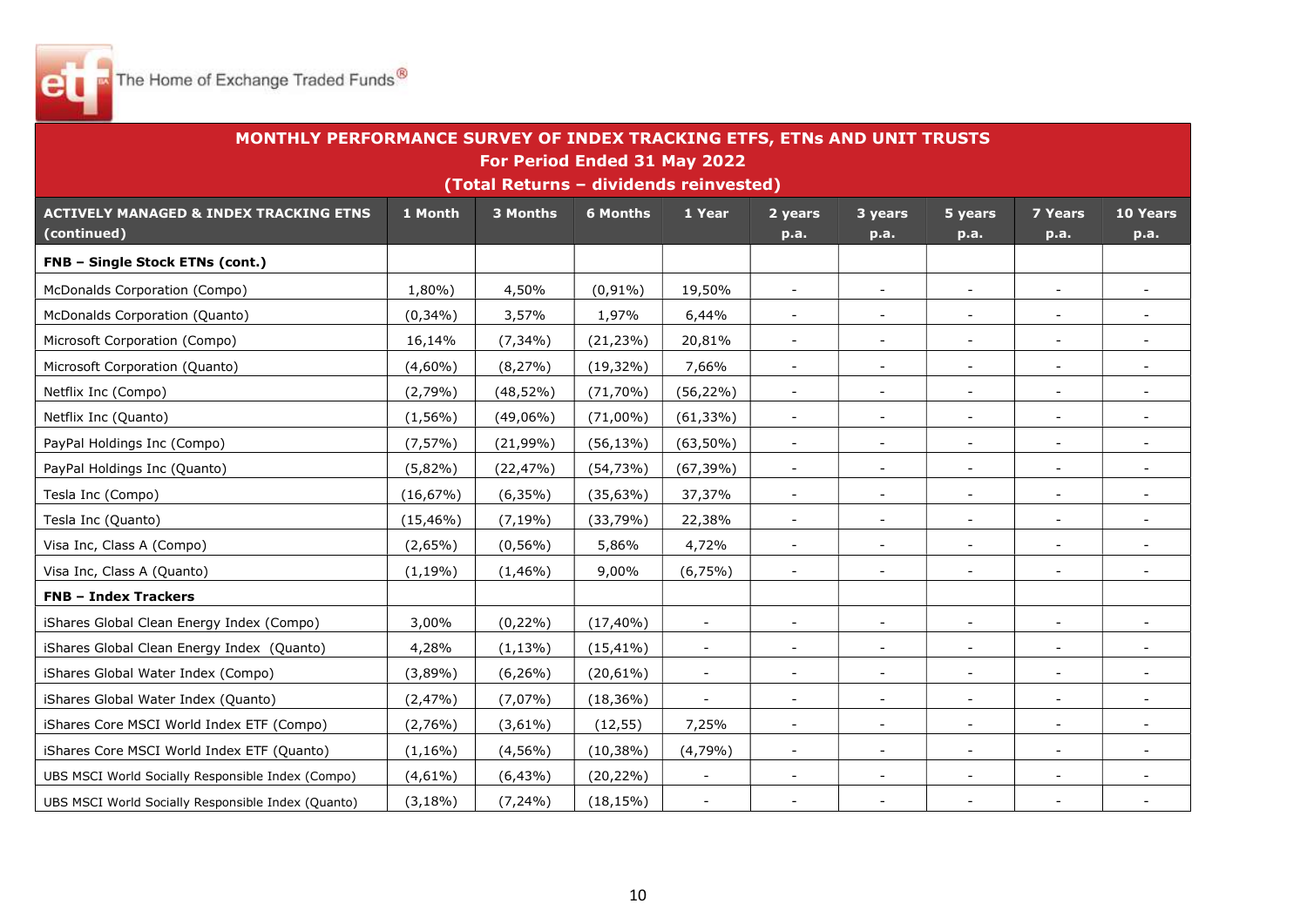

| MONTHLY PERFORMANCE SURVEY OF INDEX TRACKING ETFS, ETNs AND UNIT TRUSTS |             |                                                    |                 |                          |                          |                |                          |                          |                          |  |
|-------------------------------------------------------------------------|-------------|----------------------------------------------------|-----------------|--------------------------|--------------------------|----------------|--------------------------|--------------------------|--------------------------|--|
|                                                                         |             | For Period Ended 31 May 2022                       |                 |                          |                          |                |                          |                          |                          |  |
| <b>ACTIVELY MANAGED &amp; INDEX TRACKING ETNS</b>                       | 1 Month     | (Total Returns - dividends reinvested)<br>3 Months | <b>6 Months</b> | 1 Year                   | 2 years                  | 3 years        | 5 years                  | <b>7 Years</b>           | 10 Years                 |  |
| (continued)                                                             |             |                                                    |                 |                          | p.a.                     | p.a.           | p.a.                     | p.a.                     | p.a.                     |  |
| <b>Union Bank of Switzerland (UBS AG)</b>                               |             |                                                    |                 |                          |                          |                |                          |                          |                          |  |
| (Credit Rating: S&P A+ Moody's Aa3 Fitch AA-)                           |             |                                                    |                 |                          |                          |                |                          |                          |                          |  |
| <b>Actively Managed ETNs</b>                                            |             |                                                    |                 |                          |                          |                |                          |                          |                          |  |
| UABSPA - Absa (Global Equity)                                           | $(1,69\%)$  | $(5,92\%)$                                         | $(10,58\%)$     | 3,45%                    | 5,70%                    | 11,30%         | $\blacksquare$           | $\blacksquare$           |                          |  |
| UPCHPA - Absa (Global Equity)                                           | $(1,75\%)$  | $(1,77\%)$                                         | $(8,98\%)$      | 3,36%                    | 1,34%                    | 7,06%          | $\overline{\phantom{a}}$ | $\overline{\phantom{a}}$ |                          |  |
| UABCPA - Anbro Capital (Global Unicorn Equity)                          | (12,89%)    | $(30, 31\%)$                                       | $(46,32\%)$     | $(29,08\%)$              | $(3,50\%)$               | 4,98%          | $\blacksquare$           | $\sim$                   | $\sim$                   |  |
| UEFPCA - Efficient Group (Global Equity)                                | (2,07%)     | $(6, 11\%)$                                        | $(16, 72\%)$    | $(7,67\%)$               | $(1,30\%)$               | 7,35%          | $\blacksquare$           | $\overline{\phantom{a}}$ |                          |  |
| <b>UEFPCB - Efficient Group (SA Equity)</b>                             | $(2,81\%)$  | (4,89%                                             | (0,77%)         | $(7,48\%)$               | 10,86%                   | $\blacksquare$ | $\overline{\phantom{a}}$ | $\blacksquare$           |                          |  |
| UEXGEP - Excelsia (Global Equity)                                       | 0,00%       | $(9,05\%)$                                         | $(12, 18\%)$    | $(7,08\%)$               | 9,05%                    | $\sim$         | $\blacksquare$           | $\sim$                   | $\blacksquare$           |  |
| FNBGEG - FNB Equity Growth (Global Equity)                              | $(1,81\%)$  | $(5,34\%)$                                         | (14, 37%)       | $(8,68\%)$               | $(2,80\%)$               | $\blacksquare$ | $\blacksquare$           | $\blacksquare$           |                          |  |
| FNBGSE - FNB (Global Equity)                                            | $(0,53\%)$  | $(2,04\%)$                                         | $(6,34\%)$      | 10,51%                   | 6,66%                    | $\blacksquare$ | $\overline{\phantom{a}}$ | $\overline{a}$           |                          |  |
| UMMIEA - Momentum (Global Equity)                                       | $(0, 19\%)$ | $(3, 11\%)$                                        | $(7, 29\%)$     | $(1, 13\%)$              | (0,97%)                  | 5,05%          | $\blacksquare$           | $\blacksquare$           | $\blacksquare$           |  |
| <b>UMMIEB - Momentum (Global Equity)</b>                                | $(0, 14\%)$ | $(4,12\%)$                                         | $(6,81\%)$      | $(0,61\%)$               | $(0,52\%)$               | 5,44%          | $\overline{a}$           | $\overline{a}$           | $\sim$                   |  |
| UMMIES - Momentum (World Islamic)                                       | $(3,39\%)$  | $(2,53\%)$                                         | $(15, 28\%)$    | $(1,56\%)$               | $(1,71\%)$               |                | $\overline{\phantom{a}}$ | $\overline{\phantom{a}}$ |                          |  |
| UOMWPA - Old Mutual Wealth                                              | $(4,34\%)$  | $(6,62\%)$                                         | $(21, 26\%)$    | 4,98%                    | 6,04%                    | 15,34%         | $\blacksquare$           | $\blacksquare$           |                          |  |
| URETGP - Reitway (Global Property)                                      | $(9,00\%)$  | $(4, 41\%)$                                        | $(13, 10\%)$    | 10,54%                   | 7,58%                    |                | $\sim$                   | $\blacksquare$           |                          |  |
| USQCPA - Strategiq (Global Equity)                                      | $(3,71\%)$  | $(7,82\%)$                                         | $(20, 55\%)$    | $(6, 13\%)$              | 4,71%                    | 12,71%         | $\overline{\phantom{a}}$ | $\blacksquare$           | $\blacksquare$           |  |
| <b>Themed Index Tracking ETNs</b>                                       |             |                                                    |                 |                          |                          |                |                          |                          |                          |  |
| UWORLD MSCI World Net Total Return Index                                | (2,77%)     | 0,19%                                              | $(8,38\%)$      | $\equiv$                 | $\blacksquare$           | $\blacksquare$ | $\overline{\phantom{a}}$ | $\blacksquare$           | $\overline{\phantom{a}}$ |  |
| UBSSNP S&P 500 Net Total Return Index                                   | $(1, 11\%)$ | (1,27%)                                            | $(12, 23\%)$    |                          |                          |                |                          |                          |                          |  |
| UBSSXF EURO STOXX 50 Net Total Return Index                             | 1,47%       | $(1,32\%)$                                         | $(13,02\%)$     | $\overline{\phantom{a}}$ | $\overline{\phantom{a}}$ |                | $\overline{\phantom{a}}$ | $\sim$                   |                          |  |
| UESGWL MSCI World ESG Leaders Net Total Return<br>Index                 | (3,25%)     | $(1,31\%)$                                         | $(12,96\%)$     | $\overline{\phantom{a}}$ | $\overline{\phantom{a}}$ |                | $\overline{\phantom{a}}$ | $\overline{a}$           |                          |  |
| UBSUKX FTSE 100 Net of Tax Index                                        | 0,33%       | 1,50%                                              | 1,44%           | $\overline{a}$           | $\blacksquare$           | $\sim$         |                          | $\overline{a}$           |                          |  |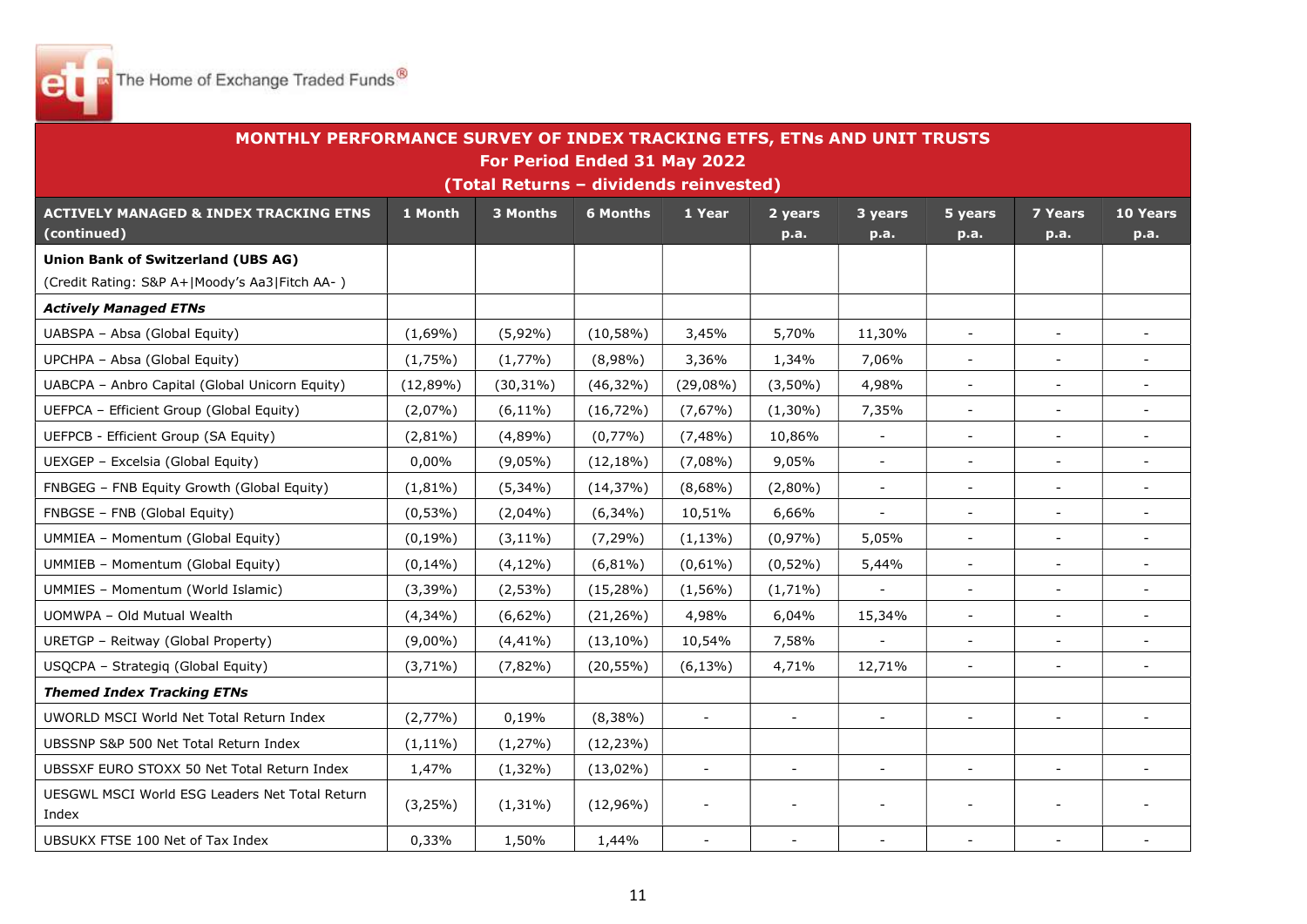

| MONTHLY PERFORMANCE SURVEY OF INDEX TRACKING ETFS, ETNs AND UNIT TRUSTS<br>For Period Ended 31 May 2022<br>(Total Returns - dividends reinvested) |                          |              |                 |                          |                          |                 |                          |                          |                         |  |  |  |
|---------------------------------------------------------------------------------------------------------------------------------------------------|--------------------------|--------------|-----------------|--------------------------|--------------------------|-----------------|--------------------------|--------------------------|-------------------------|--|--|--|
| <b>ACTIVELY MANAGED &amp; INDEX TRACKING ETNS</b><br>(continued)                                                                                  | 1 Month                  | 3 Months     | <b>6 Months</b> | 1 Year                   | 2 years<br>p.a.          | 3 years<br>p.a. | 5 years<br>p.a.          | <b>7 Years</b><br>p.a.   | <b>10 Years</b><br>p.a. |  |  |  |
| UBSNDX Nasdaq-100 Net Total Return Index                                                                                                          | $(4,56\%)$               | $(7,07\%)$   | $(24, 55\%)$    | $\sim$                   | $\blacksquare$           | $\blacksquare$  | $\overline{\phantom{a}}$ | $\overline{\phantom{a}}$ |                         |  |  |  |
| UBNDDU MSCI USA Net Total Return Index                                                                                                            | $(1,50\%)$               | $(2, 23\%)$  | $(14,03\%)$     | $\sim$                   | $\sim$                   |                 | $\blacksquare$           | $\blacksquare$           |                         |  |  |  |
| UJAPAN MSCI Japan Net Total Return Index                                                                                                          | $\overline{\phantom{a}}$ |              |                 |                          | $\sim$                   |                 | $\overline{\phantom{a}}$ | $\overline{\phantom{0}}$ |                         |  |  |  |
| UBTECU Solactive Fintech 20 Net Total Return Index                                                                                                | $(6,18\%)$               | $(7,07\%)$   | $(33,69\%)$     | $\overline{\phantom{a}}$ | $\blacksquare$           |                 | $\overline{a}$           | $\overline{\phantom{a}}$ |                         |  |  |  |
| UBFAMU Solactive Global Family-Owned Companies<br><b>Total Return Index</b>                                                                       | $(3,29\%)$               | $(0,54\%)$   | $(7, 14\%)$     | $\blacksquare$           |                          |                 |                          |                          |                         |  |  |  |
| UBDATA Solactive Big Data Net Total Return Index                                                                                                  | $(14, 12\%)$             | $(12,95\%)$  | $(36, 44\%)$    | $\blacksquare$           | $\overline{\phantom{a}}$ |                 | $\overline{\phantom{a}}$ | $\overline{\phantom{a}}$ |                         |  |  |  |
| UBROBO Solactive Robotics and Drones Net Total<br>Return Index                                                                                    | $(4,61\%)$               | $(17,06\%)$  | $(31,90\%)$     | $\overline{\phantom{a}}$ |                          |                 |                          |                          |                         |  |  |  |
| UBDAUD S&P 500 Dividend Aristocrats Net Total<br>Return Index                                                                                     | 2,14%                    | 1,65%        | $(3,68\%)$      | $\overline{\phantom{a}}$ |                          |                 |                          |                          |                         |  |  |  |
| UBLVHD S&P 500 Low Volatility High Dividend Net<br><b>Total Return Index</b>                                                                      | 6,39%                    | 8,58%        | 11,54%          |                          |                          |                 |                          |                          |                         |  |  |  |
| UBRAIC S&P Kensho New Economy RAIC Net Total<br>Return Index                                                                                      | $(4,90\%)$               | $(10, 48\%)$ | $(28, 54\%)$    |                          |                          |                 |                          |                          |                         |  |  |  |
| UBGURU Solactive Guru Net Total Return Index                                                                                                      | $(5,71\%)$               | $(13,04\%)$  | $(26, 48\%)$    | $\sim$                   | $\sim$                   | $\sim$          | $\blacksquare$           | $\blacksquare$           |                         |  |  |  |
| UEMERG MSCI Emerging Market Net Total Return<br>Index                                                                                             | $(1,31\%)$               | $(4,73\%)$   | $(11,94\%)$     | $\overline{\phantom{a}}$ | $\overline{\phantom{a}}$ |                 | $\overline{\phantom{a}}$ | $\overline{\phantom{a}}$ |                         |  |  |  |
| Source: etfSA.co.za / Profile Media - Funds Data (31/5/2022)                                                                                      |                          |              |                 |                          |                          |                 |                          |                          |                         |  |  |  |

Disclaimer: The Exchange Traded Products (ETPs) contained herein are mainly Collective Investment Schemes in Securities (CIS) and other listed securities which are generally medium to long-term investments that contain ele can be affected by market values, interest rates, exchange rates, volatility, dividend vields and issuer credit ratings. ETPs are listed on the Johannesburg, or other Stock Exchanges, and trade at ruling prices on such Exc

The price of ETPs can go up as well as down and past performance is not necessarily a guide to the future. The ETP's herein are listed on the Johannesburg Stock Exchange Limited and trading in ETP securities will incur tra ETF securities are traded at ruling prices and can engage in scrip lending.

The information and opinions provided herein are of a general nature and do not constitute investment advice. Whilst every care has been taken, no representation, warranty or undertaking, expressed or implied, is given as completeness thereof.

etfSA.co.za is managed by M F Brown, who is a registered financial services provider (FSP No. 39217). M F Brown has Professional Indemnity Insurance as required by FAIS. The etfSA Investment Services Company (Pty) Ltd (FSP asset management as well as financial intermediary and advice services. It uses Exchange Traded Products to construct portfolios for use in Retirement Annuity, Tax Free and Discretionary investments. It holds Professional Fidelity Guarantee insurance as required by FAIS.

All opinions and information on this website may be changed at any time without notice. Redistribution, reproduction, the resale or transmission to any third party of the contents of this website, whether by email, newslet only possible with the written permission of etfSA. etfSA.co.za, its sponsors, administrators, contributors and product providers disclaim any liability for any loss, damage, or expense that might occur from the use of or services provided through this website. etfSA.co.za® and etfSA The Home of Exchange Traded Funds® are registered trademarks in the Republic of South Africa.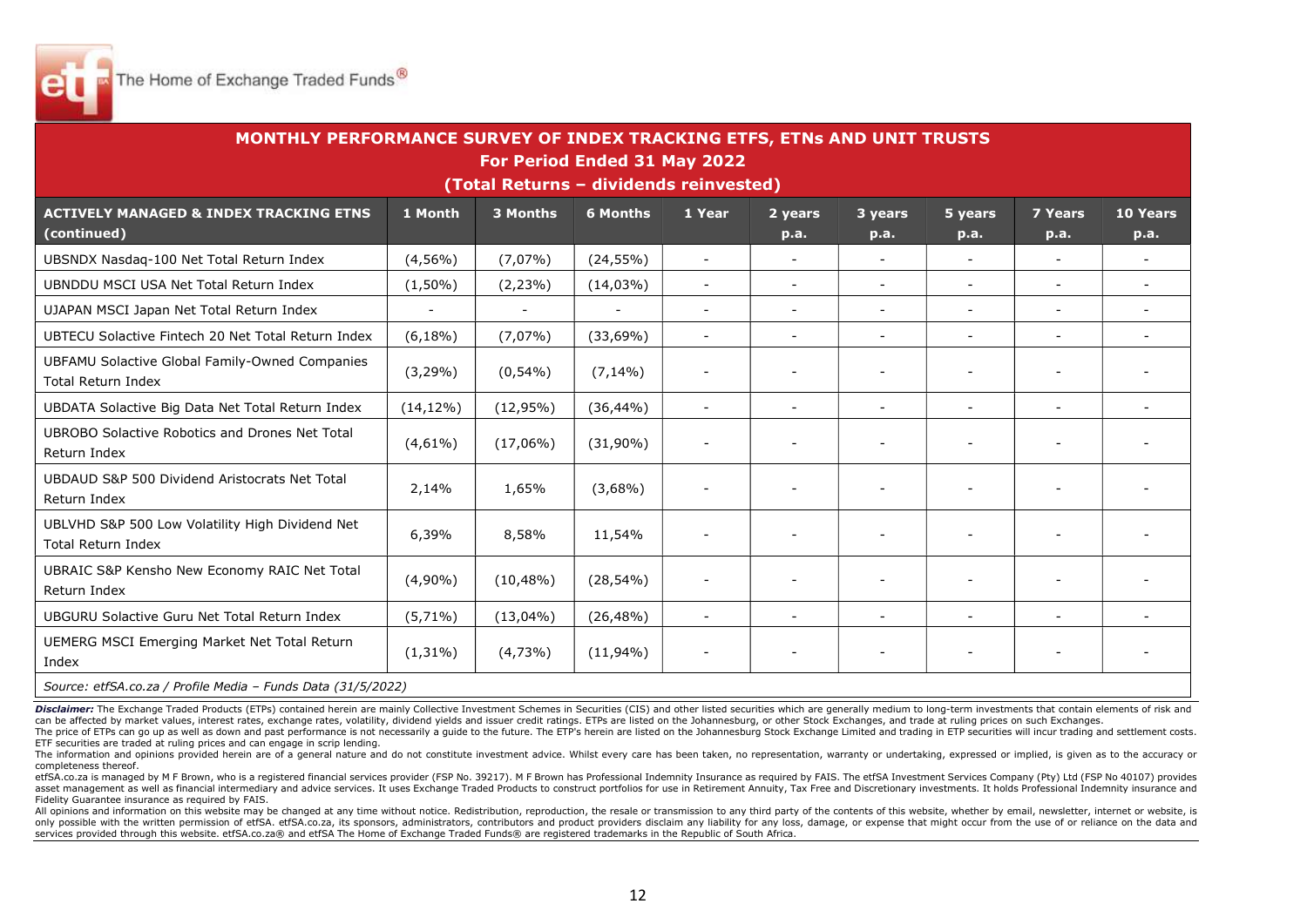

| MONTHLY PERFORMANCE SURVEY OF INDEX TRACKING ETFS, ETNs AND UNIT TRUSTS |                                                                     |             |        |              |              |                          |
|-------------------------------------------------------------------------|---------------------------------------------------------------------|-------------|--------|--------------|--------------|--------------------------|
|                                                                         | For Period Ended 31 May 2022 (Total Returns - dividends reinvested) |             |        |              |              |                          |
| <b>INDEX TRACKING UNIT TRUSTS</b>                                       | 1 Month                                                             | 3 Months    | 1 Year | 3 years p.a. | 5 years p.a. | 10 Years p.a.            |
| FTSE/JSE TOP 40 INDEX (Total Return)                                    | 0,01%                                                               | (4,78%      | 10,89% | 13,62%       | 10,38%       | 11,84%                   |
| 1nvest ALSI 40 Fund                                                     | $(0,05\%)$                                                          | $(4,94\%)$  | 9,99%  | 13,01%       | 9,79%        | 11,22%                   |
| Camissa Top 40 Tracker Fund                                             | (0,44%)                                                             | (4,87%)     | 9,24%  | 13,71%       | 10,05%       | 11,16%                   |
| Satrix Equally Weighted Top 40 Index Fund                               | 0,05%                                                               | $(1,23\%)$  | 18,05% | 15,40%       | 8,15%        | 8,40%                    |
| Satrix Top 40 Index Fund                                                | $(0,05\%)$                                                          | $(4,96\%)$  | 9,97%  | 12,69%       | 9,56%        | $\blacksquare$           |
| Sygnia Top 40 Index Fund                                                | $(0,11\%)$                                                          | $(4,34\%)$  | 10,06% | 12,75%       | 9,49%        |                          |
| Sygnia SWIX Index Fund                                                  | 0,24%                                                               | $(1,60\%)$  | 7,19%  | 8,90%        | 6,06%        |                          |
| <b>BOND INDEX TRACKING UNIT TRUSTS (Total Return)</b>                   |                                                                     |             |        |              |              |                          |
| 1nvest ALBI Tracker Fund                                                | 0,99%                                                               | $(0,34\%)$  | 5,00%  | 7,09%        | 7,63%        |                          |
| 1nvest Inflation-Linked Bond Tracker Fund                               | 1,90%                                                               | 3,03%       | 9,36%  | 6,89%        | 4,88%        |                          |
| Absa Bond Index Fund                                                    | 1,01%                                                               | $(0, 26\%)$ | 5,33%  | 7,44%        |              |                          |
| Satrix Bond Index Fund                                                  | 0,99%                                                               | $(0,33\%)$  | 5,04%  | 7,02%        | 7,64%        | $\overline{\phantom{a}}$ |
| Sygnia All Bond Index Fund                                              | 1,04%                                                               | $(0,37\%)$  | 5,56%  | 7,23%        | 7,70%        | $\sim$                   |
| <b>PROPERTY INDEX TRACKING UNIT TRUSTS (Total Return)</b>               |                                                                     |             |        |              |              |                          |
| <b>FTSE/JSE SA Listed Property Index (SAPY)</b>                         | 0,05%                                                               | 3,62%       | 15,54% | (4,97%       | 5,23%        | 4,50%                    |
| Satrix Property Index Fund                                              | 0,00%                                                               | 3,35%       | 14,72% | $(5,36\%)$   | $(5,70\%)$   | $\blacksquare$           |
| Mutual & General Enhanced SA Property Tracker Fund                      | $(0,11\%)$                                                          | 3,62%       | 15,41% | (5,45%)      | $(6,33\%)$   | 4,10%                    |
| Sygnia Listed Property Index Fund                                       | 0,14%                                                               | 3,45%       | 13,28% | $(5,59\%)$   | $(5,84\%)$   |                          |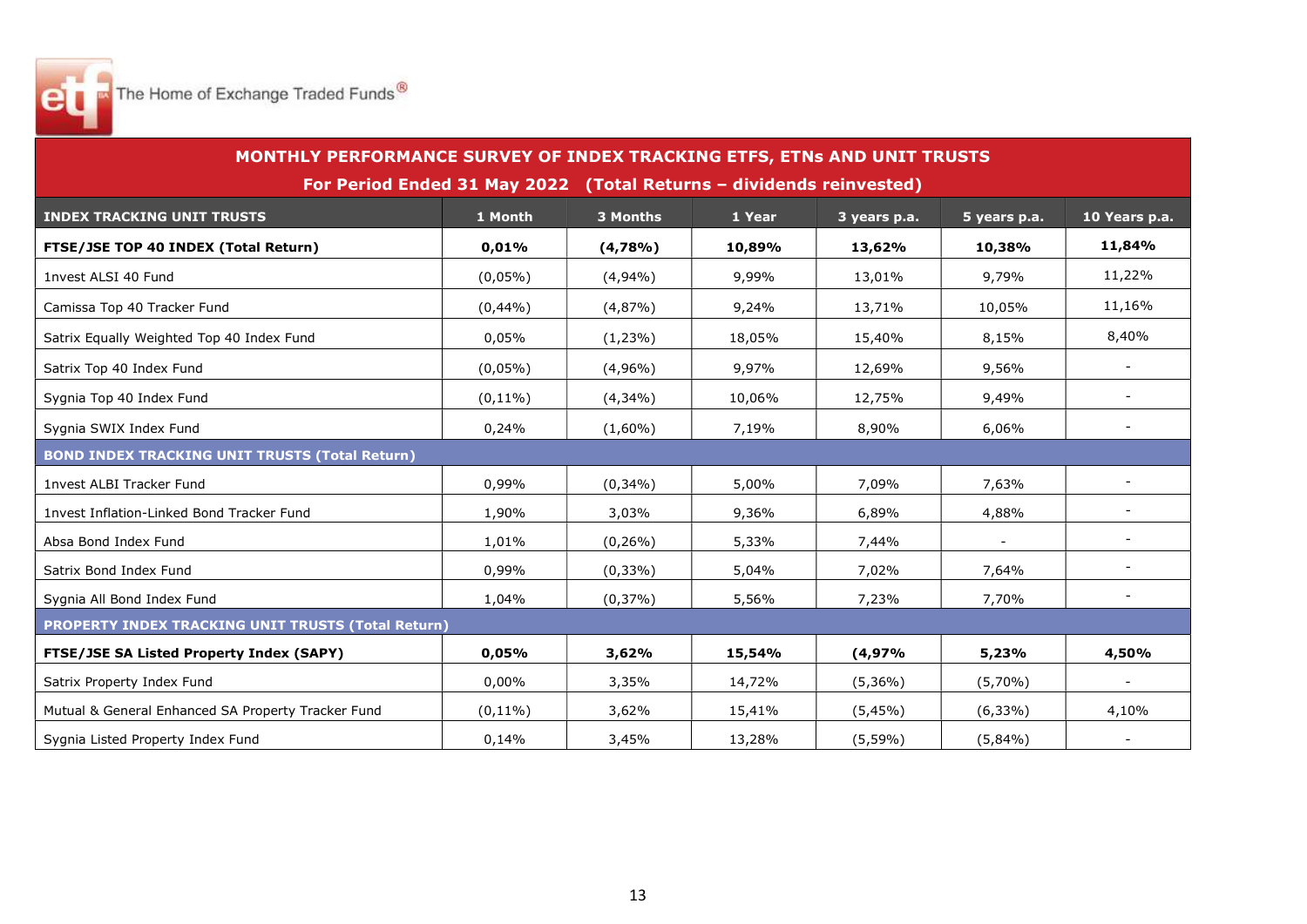

| MONTHLY PERFORMANCE SURVEY OF INDEX TRACKING ETFS, ETNs AND UNIT TRUSTS |            |             |        |              |              |               |  |  |  |  |
|-------------------------------------------------------------------------|------------|-------------|--------|--------------|--------------|---------------|--|--|--|--|
| For Period Ended 31 May 2022 (Total Returns - dividends reinvested)     |            |             |        |              |              |               |  |  |  |  |
| <b>INDEX TRACKING UNIT TRUSTS</b>                                       | 1 Month    | 3 Months    | 1 Year | 3 years p.a. | 5 years p.a. | 10 Years p.a. |  |  |  |  |
| <b>FTSE/JSE ALL SHARE INDEX (Total Return)</b>                          | $(0,36\%)$ | $(4,00\%)$  | 11,03% | 12,98%       | 9,79%        | 11,58%        |  |  |  |  |
| 1nvest Index Fund                                                       | 0,24%      | $(2, 41\%)$ | 11,07% | 10,82%       | 7,26%        | 9,80%         |  |  |  |  |
| Gryphon All Share Tracker Fund                                          | $(0,78\%)$ | $(3,94\%)$  | 10,13% | 11,59%       | 8,94%        | 11,11%        |  |  |  |  |
| Satrix ALSI Index Fund                                                  | $(0,40\%)$ | $(4,09\%)$  | 10,58% | 12,37%       | 9,15%        | 10,83%        |  |  |  |  |
| Satrix RAFI 40 Index Fund                                               | 0,64%      | 0,14%       | 25,97% | 14,27%       | 11,71%       | 10,60%        |  |  |  |  |
| Satrix Momentum Index Fund                                              | $(0,02\%)$ | $(0,99\%)$  | 12,92% | 9,58%        | 7,76%        |               |  |  |  |  |
| Old Mutual RAFI 40 Index Fund                                           | 0,64%      | 0,30%       | 25,83% | 14,41%       | 11,77%       | 10,81%        |  |  |  |  |
| Satrix Balanced Index Fund                                              | 0,04%      | $(2,05\%)$  | 11,63% | 10,68%       | 9,07%        |               |  |  |  |  |
| Satrix Low Equity Balanced Index Fund                                   | 0.46%      | $(0,80\%)$  | 8,25%  | 8,30%        | 7.09%        |               |  |  |  |  |
| Satrix Dividend Plus Index Fund                                         | 0,87%      | $(2,62\%)$  | 30,64% | 16,26%       | 15,42%       | 10,23%        |  |  |  |  |
| Sygnia Dividend Index Fund                                              | 0,35%      | $(2,02\%)$  | 29,68% | 16,25%       | 15,59%       |               |  |  |  |  |